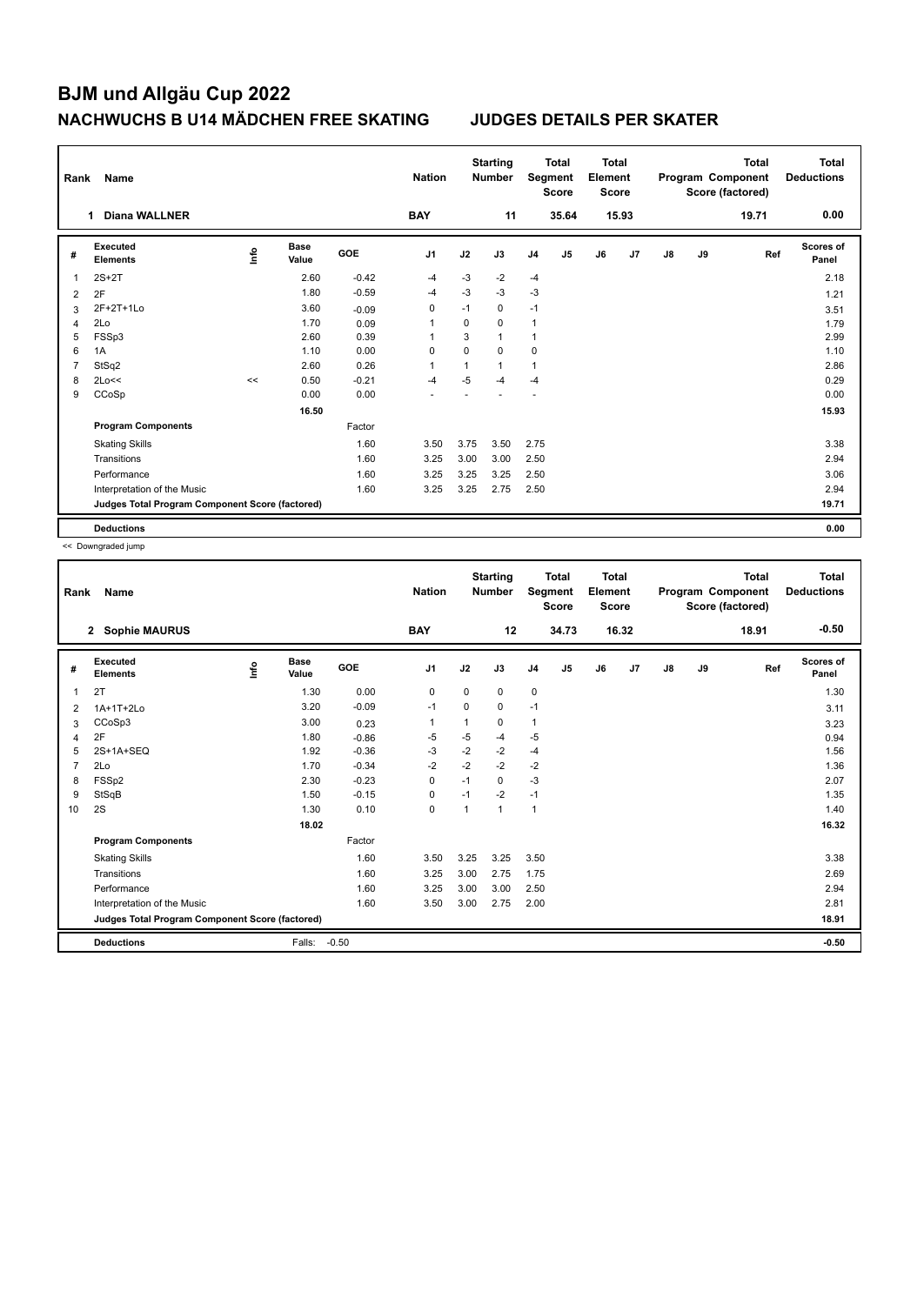| Rank | Name                                            |                          |                      |            | <b>Nation</b>  |          | <b>Starting</b><br><b>Number</b> | Segment        | <b>Total</b><br><b>Score</b> | <b>Total</b><br>Element<br><b>Score</b> |       |    |    | <b>Total</b><br>Program Component<br>Score (factored) | Total<br><b>Deductions</b> |
|------|-------------------------------------------------|--------------------------|----------------------|------------|----------------|----------|----------------------------------|----------------|------------------------------|-----------------------------------------|-------|----|----|-------------------------------------------------------|----------------------------|
|      | <b>Alexandra BOXLER</b><br>3                    |                          |                      |            | <b>BAY</b>     |          | 26                               |                | 32.68                        |                                         | 15.27 |    |    | 18.91                                                 | $-1.50$                    |
| #    | Executed<br><b>Elements</b>                     | lnfo                     | <b>Base</b><br>Value | <b>GOE</b> | J <sub>1</sub> | J2       | J3                               | J <sub>4</sub> | J <sub>5</sub>               | J6                                      | J7    | J8 | J9 | Ref                                                   | <b>Scores of</b><br>Panel  |
| 1    | 1A                                              |                          | 1.10                 | 0.19       | $\mathbf{1}$   | 3        | $\mathbf{1}$                     | $\overline{2}$ |                              |                                         |       |    |    |                                                       | 1.29                       |
| 2    | 2Lo+1Eu+2S                                      |                          | 3.50                 | $-0.17$    | 0              | $-2$     | $-1$                             | $-1$           |                              |                                         |       |    |    |                                                       | 3.33                       |
| 3    | $1A+2Lo<<$                                      | <<                       | 1.60                 | $-0.52$    | -5             | $-5$     | -4                               | $-5$           |                              |                                         |       |    |    |                                                       | 1.08                       |
| 4    | 2F<                                             | $\overline{\phantom{0}}$ | 1.44                 | $-0.72$    | $-5$           | $-5$     | $-5$                             | $-5$           |                              |                                         |       |    |    |                                                       | 0.72                       |
| 5    | CCoSp2                                          |                          | 2.50                 | $-0.13$    | $\Omega$       | $\Omega$ | 0                                | $-2$           |                              |                                         |       |    |    |                                                       | 2.37                       |
| 6    | 2Lze                                            | e                        | 1.68                 | $-0.84$    | $-5$           | $-5$     | $-5$                             | $-5$           |                              |                                         |       |    |    |                                                       | 0.84                       |
| 7    | 2F                                              |                          | 1.80                 | 0.00       | $\Omega$       | $\Omega$ | $\Omega$                         | 0              |                              |                                         |       |    |    |                                                       | 1.80                       |
| 8    | FSSp1                                           |                          | 2.00                 | $-0.10$    | 0              | $-1$     | $\Omega$                         | $-1$           |                              |                                         |       |    |    |                                                       | 1.90                       |
| 9    | StSq1                                           |                          | 1.80                 | 0.14       | $\overline{1}$ | 1        | $\overline{ }$                   | 0              |                              |                                         |       |    |    |                                                       | 1.94                       |
|      |                                                 |                          | 17.42                |            |                |          |                                  |                |                              |                                         |       |    |    |                                                       | 15.27                      |
|      | <b>Program Components</b>                       |                          |                      | Factor     |                |          |                                  |                |                              |                                         |       |    |    |                                                       |                            |
|      | <b>Skating Skills</b>                           |                          |                      | 1.60       | 3.50           | 3.25     | 3.25                             | 3.00           |                              |                                         |       |    |    |                                                       | 3.25                       |
|      | Transitions                                     |                          |                      | 1.60       | 3.25           | 3.00     | 3.00                             | 2.25           |                              |                                         |       |    |    |                                                       | 2.88                       |
|      | Performance                                     |                          |                      | 1.60       | 3.25           | 2.75     | 2.50                             | 2.25           |                              |                                         |       |    |    |                                                       | 2.69                       |
|      | Interpretation of the Music                     |                          |                      | 1.60       | 3.50           | 3.00     | 2.75                             | 2.75           |                              |                                         |       |    |    |                                                       | 3.00                       |
|      | Judges Total Program Component Score (factored) |                          |                      |            |                |          |                                  |                |                              |                                         |       |    |    |                                                       | 18.91                      |
|      | <b>Deductions</b>                               |                          | Falls:               | $-1.50$    |                |          |                                  |                |                              |                                         |       |    |    |                                                       | $-1.50$                    |

< Under-rotated jump << Downgraded jump e Wrong edge

| Rank | <b>Name</b>                                     |         |                      |         | <b>Nation</b>  |          | <b>Starting</b><br><b>Number</b> | Segment        | <b>Total</b><br><b>Score</b> | <b>Total</b><br>Element<br><b>Score</b> |       |               |    | <b>Total</b><br>Program Component<br>Score (factored) | <b>Total</b><br><b>Deductions</b> |
|------|-------------------------------------------------|---------|----------------------|---------|----------------|----------|----------------------------------|----------------|------------------------------|-----------------------------------------|-------|---------------|----|-------------------------------------------------------|-----------------------------------|
|      | 4 Leonie WEIDMANN                               |         |                      |         | <b>BAY</b>     |          | 27                               |                | 32.53                        |                                         | 12.92 |               |    | 20.11                                                 | $-0.50$                           |
| #    | Executed<br><b>Elements</b>                     | Linfo   | <b>Base</b><br>Value | GOE     | J <sub>1</sub> | J2       | J3                               | J <sub>4</sub> | J5                           | J6                                      | J7    | $\mathsf{J}8$ | J9 | Ref                                                   | Scores of<br>Panel                |
| 1    | $1A+1Lo$                                        |         | 1.60                 | 0.11    | $\mathbf{1}$   | 1        | 1                                | $\mathbf{1}$   |                              |                                         |       |               |    |                                                       | 1.71                              |
| 2    | 2S                                              |         | 1.30                 | 0.03    | 0              | $\Omega$ | $\overline{1}$                   | 0              |                              |                                         |       |               |    |                                                       | 1.33                              |
| 3    | 2T                                              |         | 1.30                 | 0.13    | $\mathbf{1}$   | 1        | 1                                | $\overline{1}$ |                              |                                         |       |               |    |                                                       | 1.43                              |
| 4    | CCoSp1V                                         |         | 1.50                 | 0.00    | 0              | 0        | $-1$                             | $\overline{1}$ |                              |                                         |       |               |    |                                                       | 1.50                              |
| 5    | StSqB                                           |         | 1.50                 | 0.04    | $\mathbf{1}$   | 0        | $\mathbf 0$                      | $\pmb{0}$      |                              |                                         |       |               |    |                                                       | 1.54                              |
| 6    | 2S                                              |         | 1.30                 | $-0.03$ | $\Omega$       | $\Omega$ | 0                                | $-1$           |                              |                                         |       |               |    |                                                       | 1.27                              |
| 7    | 1A+1Eu+1F                                       |         | 2.10                 | 0.00    | $\Omega$       | 0        | 0                                | 0              |                              |                                         |       |               |    |                                                       | 2.10                              |
| 8    | 2Lo<                                            | $\,<\,$ | 1.36                 | $-0.68$ | $-5$           | $-5$     | $-5$                             | $-5$           |                              |                                         |       |               |    |                                                       | 0.68                              |
| 9    | FCSpB                                           |         | 1.60                 | $-0.24$ | $-1$           | $-2$     | $-2$                             | $-1$           |                              |                                         |       |               |    |                                                       | 1.36                              |
|      |                                                 |         | 13.56                |         |                |          |                                  |                |                              |                                         |       |               |    |                                                       | 12.92                             |
|      | <b>Program Components</b>                       |         |                      | Factor  |                |          |                                  |                |                              |                                         |       |               |    |                                                       |                                   |
|      | <b>Skating Skills</b>                           |         |                      | 1.60    | 3.75           | 3.00     | 3.25                             | 3.50           |                              |                                         |       |               |    |                                                       | 3.38                              |
|      | Transitions                                     |         |                      | 1.60    | 3.50           | 3.00     | 3.00                             | 3.25           |                              |                                         |       |               |    |                                                       | 3.19                              |
|      | Performance                                     |         |                      | 1.60    | 3.75           | 2.75     | 2.75                             | 2.75           |                              |                                         |       |               |    |                                                       | 3.00                              |
|      | Interpretation of the Music                     |         |                      | 1.60    | 3.50           | 2.75     | 3.00                             | 2.75           |                              |                                         |       |               |    |                                                       | 3.00                              |
|      | Judges Total Program Component Score (factored) |         |                      |         |                |          |                                  |                |                              |                                         |       |               |    |                                                       | 20.11                             |
|      | <b>Deductions</b>                               |         | Falls:               | $-0.50$ |                |          |                                  |                |                              |                                         |       |               |    |                                                       | $-0.50$                           |

< Under-rotated jump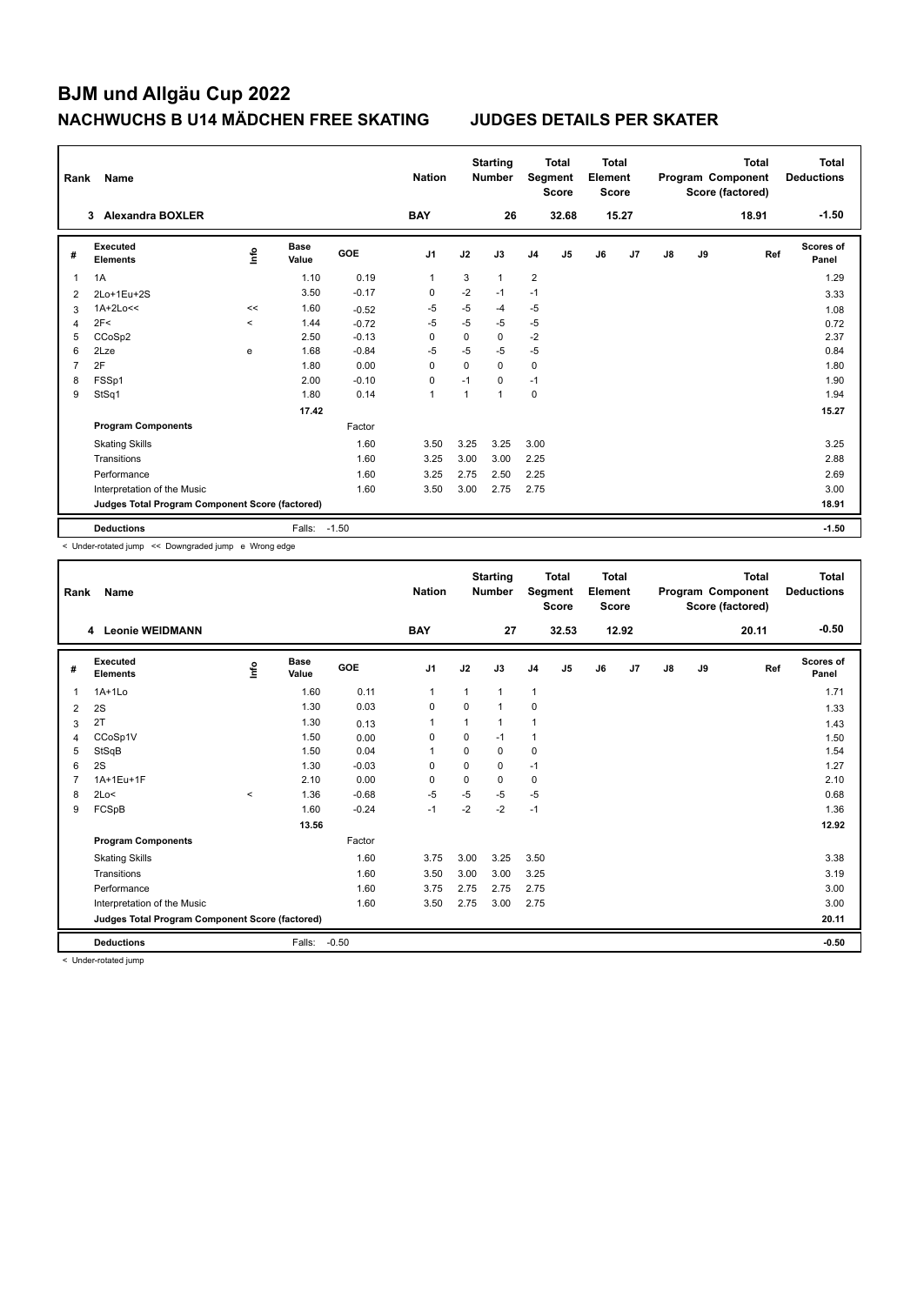| Rank                | Name                                                                 |              |                      |                 | <b>Nation</b>     |                        | <b>Starting</b><br><b>Number</b> |                     | <b>Total</b><br>Segment<br><b>Score</b> | <b>Total</b><br>Element<br><b>Score</b> |       |    |    | Program Component<br>Score (factored) | <b>Total</b> | <b>Total</b><br><b>Deductions</b> |
|---------------------|----------------------------------------------------------------------|--------------|----------------------|-----------------|-------------------|------------------------|----------------------------------|---------------------|-----------------------------------------|-----------------------------------------|-------|----|----|---------------------------------------|--------------|-----------------------------------|
|                     | 5 Emilia BURGARDT                                                    |              |                      |                 | <b>BAY</b>        |                        | 8                                |                     | 32.44                                   |                                         | 13.34 |    |    |                                       | 19.10        | 0.00                              |
| #                   | Executed<br><b>Elements</b>                                          | ۴ů           | <b>Base</b><br>Value | GOE             | J <sub>1</sub>    | J2                     | J3                               | J4                  | J5                                      | J6                                      | J7    | J8 | J9 |                                       | Ref          | <b>Scores of</b><br>Panel         |
| $\mathbf{1}$        | 1A+1Eu+1F                                                            |              | 2.10                 | 0.03            | $\mathbf{1}$      | $\mathbf 0$            | $\mathbf 0$                      | $\mathbf 0$         |                                         |                                         |       |    |    |                                       |              | 2.13                              |
| $\mathbf 2$         | 2T                                                                   |              | 1.30                 | $-0.07$         | $\pmb{0}$         | $-1$                   | $\mathbf 0$                      | $-1$                |                                         |                                         |       |    |    |                                       |              | 1.23                              |
| 3                   | 2S                                                                   |              | 1.30                 | 0.00            | 0                 | $\pmb{0}$              | 0                                | 0                   |                                         |                                         |       |    |    |                                       |              | 1.30                              |
| 4                   | CCoSp1                                                               |              | 2.00                 | $-0.40$         | $-2$              | $-2$                   | $-2$                             | $-2$                |                                         |                                         |       |    |    |                                       |              | 1.60                              |
| 5                   | 2T                                                                   |              | 1.30                 | 0.07            | $\mathbf{1}$      | 0                      | $\mathbf{1}$                     | 0                   |                                         |                                         |       |    |    |                                       |              | 1.37                              |
| 6                   | 2S                                                                   |              | 1.30                 | $-0.20$         | $-1$              | $-2$                   | $-1$                             | $-2$                |                                         |                                         |       |    |    |                                       |              | 1.10                              |
| $\overline{7}$      | FCSpB                                                                |              | 1.60                 | $-0.24$         | $-1$              | $-1$                   | $-2$                             | $-2$                |                                         |                                         |       |    |    |                                       |              | 1.36                              |
| 8                   | StSq1                                                                |              | 1.80                 | $-0.09$         | $\pmb{0}$         | 0                      | $-1$                             | $-1$                |                                         |                                         |       |    |    |                                       |              | 1.71                              |
| 9                   | $1A+1Lo$                                                             |              | 1.60                 | $-0.06$         | 0                 | $-1$                   | $-1$                             | $\mathbf 0$         |                                         |                                         |       |    |    |                                       |              | 1.54                              |
|                     |                                                                      |              | 14.30                |                 |                   |                        |                                  |                     |                                         |                                         |       |    |    |                                       |              | 13.34                             |
|                     | <b>Program Components</b>                                            |              |                      | Factor          |                   |                        |                                  |                     |                                         |                                         |       |    |    |                                       |              |                                   |
|                     | <b>Skating Skills</b>                                                |              |                      | 1.60            | 3.50              | 3.00                   | 3.25                             | 2.25                |                                         |                                         |       |    |    |                                       |              | 3.00                              |
|                     | Transitions                                                          |              |                      | 1.60            | 3.50              | 3.00                   | 2.75                             | 2.50                |                                         |                                         |       |    |    |                                       |              | 2.94                              |
|                     | Performance                                                          |              |                      | 1.60            | 3.50              | 3.25                   | 2.75                             | 2.50                |                                         |                                         |       |    |    |                                       |              | 3.00                              |
|                     | Interpretation of the Music                                          |              |                      | 1.60            | 3.50              | 3.00                   | 2.75                             | 2.75                |                                         |                                         |       |    |    |                                       |              | 3.00                              |
|                     | Judges Total Program Component Score (factored)                      |              |                      |                 |                   |                        |                                  |                     |                                         |                                         |       |    |    |                                       |              | 19.10                             |
|                     |                                                                      |              |                      |                 |                   |                        |                                  |                     |                                         |                                         |       |    |    |                                       |              |                                   |
|                     | <b>Deductions</b>                                                    |              |                      |                 |                   |                        |                                  |                     |                                         |                                         |       |    |    |                                       |              | 0.00                              |
|                     |                                                                      |              |                      |                 |                   |                        |                                  |                     |                                         |                                         |       |    |    |                                       |              |                                   |
| Rank                | Name                                                                 |              |                      |                 | <b>Nation</b>     |                        | <b>Starting</b><br>Number        |                     | <b>Total</b><br>Segment<br><b>Score</b> | <b>Total</b><br>Element<br><b>Score</b> |       |    |    | Program Component<br>Score (factored) | <b>Total</b> | <b>Total</b><br><b>Deductions</b> |
|                     | 6 Celina DÄFFINGER                                                   |              |                      |                 | <b>BAY</b>        |                        | 9                                |                     | 31.55                                   |                                         | 13.93 |    |    |                                       | 17.62        | 0.00                              |
| #                   | <b>Executed</b><br><b>Elements</b>                                   | ۴            | <b>Base</b><br>Value | GOE             | J1                | J2                     | J3                               | J4                  | J5                                      | J6                                      | J7    | J8 | J9 |                                       | Ref          | <b>Scores of</b><br>Panel         |
| 1                   | 1A+1Lo+1T                                                            |              | 2.00                 | $-0.03$         | $\pmb{0}$         | $-1$                   | $\mathbf 0$                      | $\mathbf 0$         |                                         |                                         |       |    |    |                                       |              | 1.97                              |
|                     |                                                                      |              | 1.30                 | $-0.13$         | $-1$              | $-1$                   | $-1$                             | $-1$                |                                         |                                         |       |    |    |                                       |              |                                   |
| $\mathbf 2$         | 2S                                                                   | $\mathbf{I}$ |                      |                 | $-2$              | $-1$                   | $-1$                             | $-2$                |                                         |                                         |       |    |    |                                       |              | 1.17                              |
| 3                   | 1Lz!+1Lo                                                             |              | 1.10                 | $-0.09$         |                   |                        |                                  |                     |                                         |                                         |       |    |    |                                       |              | 1.01                              |
| $\overline{4}$<br>5 | CCoSp3                                                               |              | 3.00<br>1.50         | 0.23<br>$-0.11$ | $\mathbf{1}$<br>0 | $\overline{2}$<br>$-1$ | $\mathbf{1}$<br>$-2$             | $-1$<br>$\mathbf 0$ |                                         |                                         |       |    |    |                                       |              | 3.23<br>1.39                      |
| 6                   | StSqB<br>2S                                                          |              | 1.30                 | $-0.10$         | 0                 | $-1$                   | $-1$                             | $-1$                |                                         |                                         |       |    |    |                                       |              | 1.20                              |
| $\overline{7}$      | 1A                                                                   |              | 1.10                 | 0.00            | 0                 | 0                      | $\mathbf 0$                      | 0                   |                                         |                                         |       |    |    |                                       |              | 1.10                              |
| 8                   | 1Lz                                                                  |              | 0.60                 | 0.02            | $\mathbf 0$       | $\pmb{0}$              | $\mathbf 0$                      | 1                   |                                         |                                         |       |    |    |                                       |              | 0.62                              |
| 9                   | FSSp2                                                                |              | 2.30                 | $-0.06$         | $-1$              | $\mathbf{1}$           | $-1$                             | $\mathbf 0$         |                                         |                                         |       |    |    |                                       |              | 2.24                              |
|                     |                                                                      |              | 14.20                |                 |                   |                        |                                  |                     |                                         |                                         |       |    |    |                                       |              | 13.93                             |
|                     | <b>Program Components</b>                                            |              |                      | Factor          |                   |                        |                                  |                     |                                         |                                         |       |    |    |                                       |              |                                   |
|                     |                                                                      |              |                      |                 |                   |                        |                                  |                     |                                         |                                         |       |    |    |                                       |              |                                   |
|                     | <b>Skating Skills</b>                                                |              |                      | 1.60            | 3.25              | 3.00                   | 2.75                             | 2.50                |                                         |                                         |       |    |    |                                       |              | 2.88                              |
|                     | Transitions                                                          |              |                      | 1.60            | 3.00              | 2.75                   | 2.50                             | 2.25                |                                         |                                         |       |    |    |                                       |              | 2.63                              |
|                     | Performance                                                          |              |                      | 1.60            | 3.25              | 2.50                   | 2.75                             | 2.50                |                                         |                                         |       |    |    |                                       |              | 2.75                              |
|                     | Interpretation of the Music                                          |              |                      | 1.60            | 3.00              | 2.75                   | 2.75                             | 2.50                |                                         |                                         |       |    |    |                                       |              | 2.75                              |
|                     | Judges Total Program Component Score (factored)<br><b>Deductions</b> |              |                      |                 |                   |                        |                                  |                     |                                         |                                         |       |    |    |                                       |              | 17.62<br>0.00                     |

! Not clear edge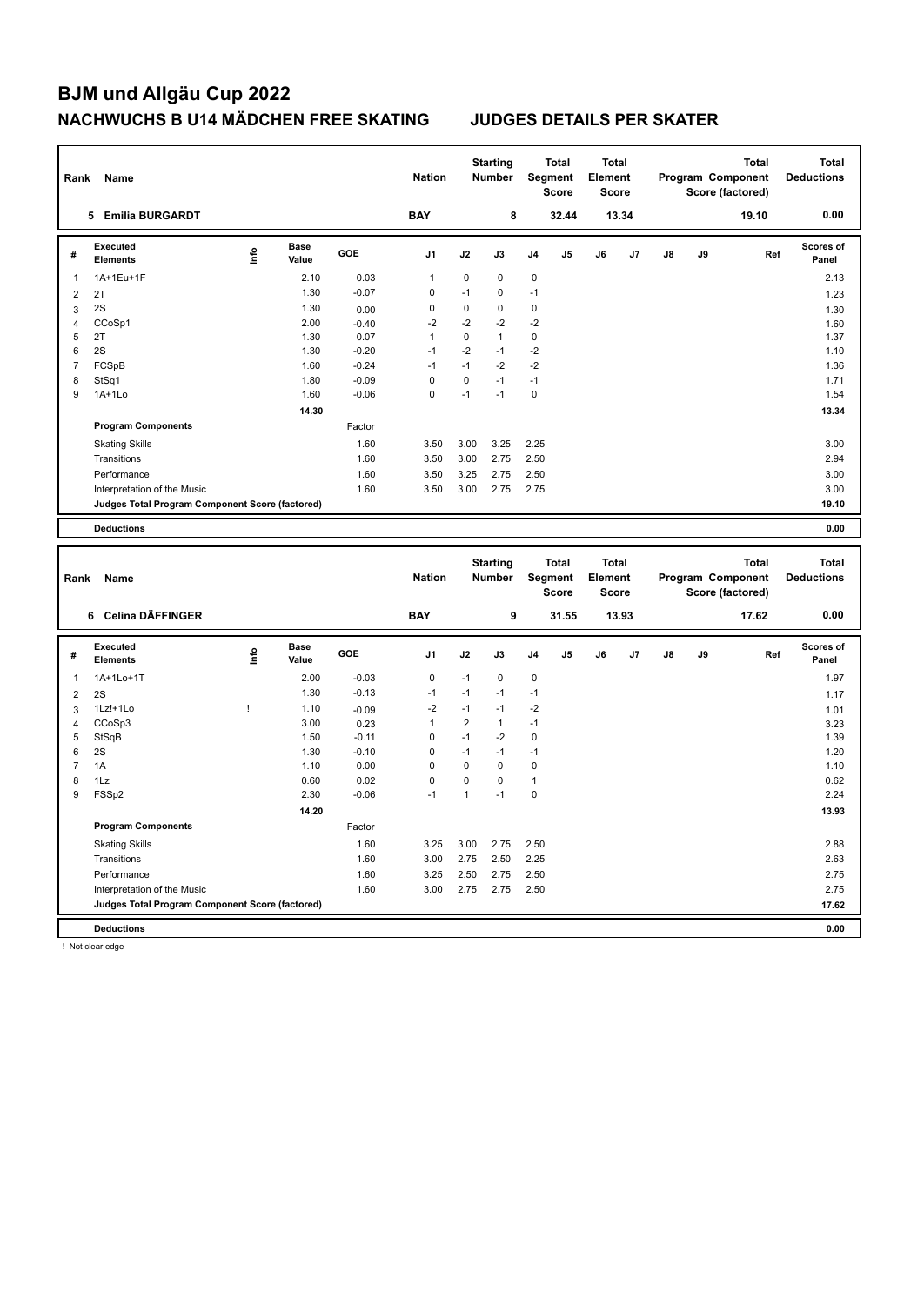| Rank           | Name                                            |                          |                      |         | <b>Nation</b>  |              | <b>Starting</b><br><b>Number</b> |              | <b>Total</b><br><b>Segment</b><br><b>Score</b> | <b>Total</b><br>Element<br><b>Score</b> |       |    |    | <b>Total</b><br>Program Component<br>Score (factored) |     | <b>Total</b><br><b>Deductions</b> |
|----------------|-------------------------------------------------|--------------------------|----------------------|---------|----------------|--------------|----------------------------------|--------------|------------------------------------------------|-----------------------------------------|-------|----|----|-------------------------------------------------------|-----|-----------------------------------|
|                | 7 Amelie GALLENBERGER                           |                          |                      |         | <b>BAY</b>     |              | 6                                |              | 31.46                                          |                                         | 13.96 |    |    | 18.00                                                 |     | $-0.50$                           |
| #              | <b>Executed</b><br><b>Elements</b>              | lnfo                     | <b>Base</b><br>Value | GOE     | J <sub>1</sub> | J2           | J3                               | J4           | J5                                             | J6                                      | J7    | J8 | J9 |                                                       | Ref | Scores of<br>Panel                |
| 1              | 1A                                              |                          | 1.10                 | 0.11    | $\mathbf{1}$   | $\pmb{0}$    | $\overline{2}$                   | 1            |                                                |                                         |       |    |    |                                                       |     | 1.21                              |
| $\sqrt{2}$     | 2S                                              |                          | 1.30                 | $-0.42$ | $-4$           | $-4$         | $-3$                             | $-2$         |                                                |                                         |       |    |    |                                                       |     | 0.88                              |
| 3              | 2T                                              |                          | 1.30                 | $-0.16$ | $-1$           | $-2$         | $-1$                             | $-1$         |                                                |                                         |       |    |    |                                                       |     | 1.14                              |
| $\overline{4}$ | CCoSp2                                          |                          | 2.50                 | 0.13    | $\mathbf{1}$   | $\mathbf{1}$ | $\mathbf{1}$                     | $-1$         |                                                |                                         |       |    |    |                                                       |     | 2.63                              |
| 5              | 1Lz+1Lo                                         |                          | 1.10                 | 0.02    | 0              | $\pmb{0}$    | 0                                | $\mathbf{1}$ |                                                |                                         |       |    |    |                                                       |     | 1.12                              |
| 6              | 1F+1Eu+2S                                       |                          | 2.30                 | $-0.26$ | $-1$           | $-3$         | $-2$                             | $-2$         |                                                |                                         |       |    |    |                                                       |     | 2.04                              |
| $\overline{7}$ | StSqB                                           |                          | 1.50                 | $-0.08$ | $\mathbf 0$    | $\pmb{0}$    | $-1$                             | $-1$         |                                                |                                         |       |    |    |                                                       |     | 1.42                              |
| 8              | 1A                                              |                          | 1.10                 | 0.06    | $\mathbf{1}$   | $\mathbf{1}$ | 0                                | 0            |                                                |                                         |       |    |    |                                                       |     | 1.16                              |
| 9              | FSSp2                                           |                          | 2.30                 | 0.06    | $\mathbf 0$    | $\mathbf{1}$ | $\mathbf 0$                      | $\mathbf 0$  |                                                |                                         |       |    |    |                                                       |     | 2.36                              |
|                |                                                 |                          | 14.50                |         |                |              |                                  |              |                                                |                                         |       |    |    |                                                       |     | 13.96                             |
|                | <b>Program Components</b>                       |                          |                      | Factor  |                |              |                                  |              |                                                |                                         |       |    |    |                                                       |     |                                   |
|                | <b>Skating Skills</b>                           |                          |                      | 1.60    | 3.50           | 3.25         | 3.25                             | 2.25         |                                                |                                         |       |    |    |                                                       |     | 3.06                              |
|                | Transitions                                     |                          |                      | 1.60    | 3.25           | 2.75         | 3.00                             | 1.75         |                                                |                                         |       |    |    |                                                       |     | 2.69                              |
|                | Performance                                     |                          |                      | 1.60    | 3.25           | 2.75         | 2.75                             | 2.50         |                                                |                                         |       |    |    |                                                       |     | 2.81                              |
|                | Interpretation of the Music                     |                          |                      | 1.60    | 3.25           | 2.50         | 2.75                             | 2.25         |                                                |                                         |       |    |    |                                                       |     | 2.69                              |
|                | Judges Total Program Component Score (factored) |                          |                      |         |                |              |                                  |              |                                                |                                         |       |    |    |                                                       |     | 18.00                             |
|                | <b>Deductions</b>                               |                          | Falls:               | $-0.50$ |                |              |                                  |              |                                                |                                         |       |    |    |                                                       |     | $-0.50$                           |
|                |                                                 |                          |                      |         |                |              |                                  |              |                                                |                                         |       |    |    |                                                       |     |                                   |
| Rank           | Name                                            |                          |                      |         | <b>Nation</b>  |              | <b>Starting</b><br><b>Number</b> |              | <b>Total</b><br>Segment<br><b>Score</b>        | <b>Total</b><br>Element<br><b>Score</b> |       |    |    | <b>Total</b><br>Program Component<br>Score (factored) |     | <b>Total</b><br><b>Deductions</b> |
|                | 8 Anastasia HETTICH                             |                          |                      |         | <b>BAY</b>     |              | 15                               |              | 30.89                                          |                                         | 13.99 |    |    | 17.40                                                 |     | $-0.50$                           |
| #              | <b>Executed</b><br><b>Elements</b>              | Life                     | <b>Base</b><br>Value | GOE     | J <sub>1</sub> | J2           | J3                               | J4           | J5                                             | J6                                      | J7    | J8 | J9 |                                                       | Ref | Scores of<br>Panel                |
| $\mathbf{1}$   | 2T                                              |                          | 1.30                 | $-0.29$ | $-2$           | $-3$         | $-2$                             | $-2$         |                                                |                                         |       |    |    |                                                       |     | 1.01                              |
| $\overline{2}$ | 1A+1Eu+2S                                       |                          | 2.90                 | $-0.07$ | $\mathbf 0$    | $-1$         | $\mathbf 0$                      | $-1$         |                                                |                                         |       |    |    |                                                       |     | 2.83                              |
| 3              | CCoSp1V                                         |                          | 1.50                 | $-0.08$ | 0              | $-1$         | $-1$                             | 0            |                                                |                                         |       |    |    |                                                       |     | 1.42                              |
| $\overline{4}$ | StSqB                                           |                          | 1.50                 | $-0.04$ | $\mathbf 0$    | $\mathbf{1}$ | $-1$                             | $-1$         |                                                |                                         |       |    |    |                                                       |     | 1.46                              |
| 5              | 2Lo<                                            | $\prec$                  | 1.36                 | $-0.27$ | $-2$           | $-3$         | $-1$                             | $-2$         |                                                |                                         |       |    |    |                                                       |     | 1.09                              |
| 6              | $2S+2T<$                                        | $\overline{\phantom{a}}$ | 2.34                 | $-0.62$ | $-5$           | $-5$         | $-4$                             | $-5$         |                                                |                                         |       |    |    |                                                       |     | 1.72                              |
| $\overline{7}$ | 2Lo<                                            | $\prec$                  | 1.36                 | $-0.27$ | $-2$           | $-3$         | $-1$                             | $-2$         |                                                |                                         |       |    |    |                                                       |     | 1.09                              |
| 8              | 1A                                              |                          | 1.10                 | 0.00    | $\mathbf 0$    | $\mathbf 0$  | $\mathbf 0$                      | $\mathbf 0$  |                                                |                                         |       |    |    |                                                       |     | 1.10                              |
| 9              | FCSSp3                                          |                          | 2.60                 | $-0.33$ | $-1$           | $-1$         | $-2$                             | $-1$         |                                                |                                         |       |    |    |                                                       |     | 2.27                              |
|                |                                                 |                          | 15.96                |         |                |              |                                  |              |                                                |                                         |       |    |    |                                                       |     | 13.99                             |
|                | <b>Program Components</b>                       |                          |                      | Factor  |                |              |                                  |              |                                                |                                         |       |    |    |                                                       |     |                                   |
|                | <b>Skating Skills</b>                           |                          |                      | 1.60    | 3.25           | 2.75         | 2.75                             | 2.50         |                                                |                                         |       |    |    |                                                       |     | 2.81                              |
|                | Transitions                                     |                          |                      | 1.60    | 3.00           | 2.75         | 2.75                             | 2.25         |                                                |                                         |       |    |    |                                                       |     | 2.69                              |
|                | Performance                                     |                          |                      | 1.60    | 3.00           | 3.00         | 2.50                             | 2.25         |                                                |                                         |       |    |    |                                                       |     | 2.69                              |
|                | Interpretation of the Music                     |                          |                      | 1.60    | 3.00           | 3.00         | 2.50                             | 2.25         |                                                |                                         |       |    |    |                                                       |     | 2.69                              |
|                | Judges Total Program Component Score (factored) |                          |                      |         |                |              |                                  |              |                                                |                                         |       |    |    |                                                       |     | 17.40                             |

< Under-rotated jump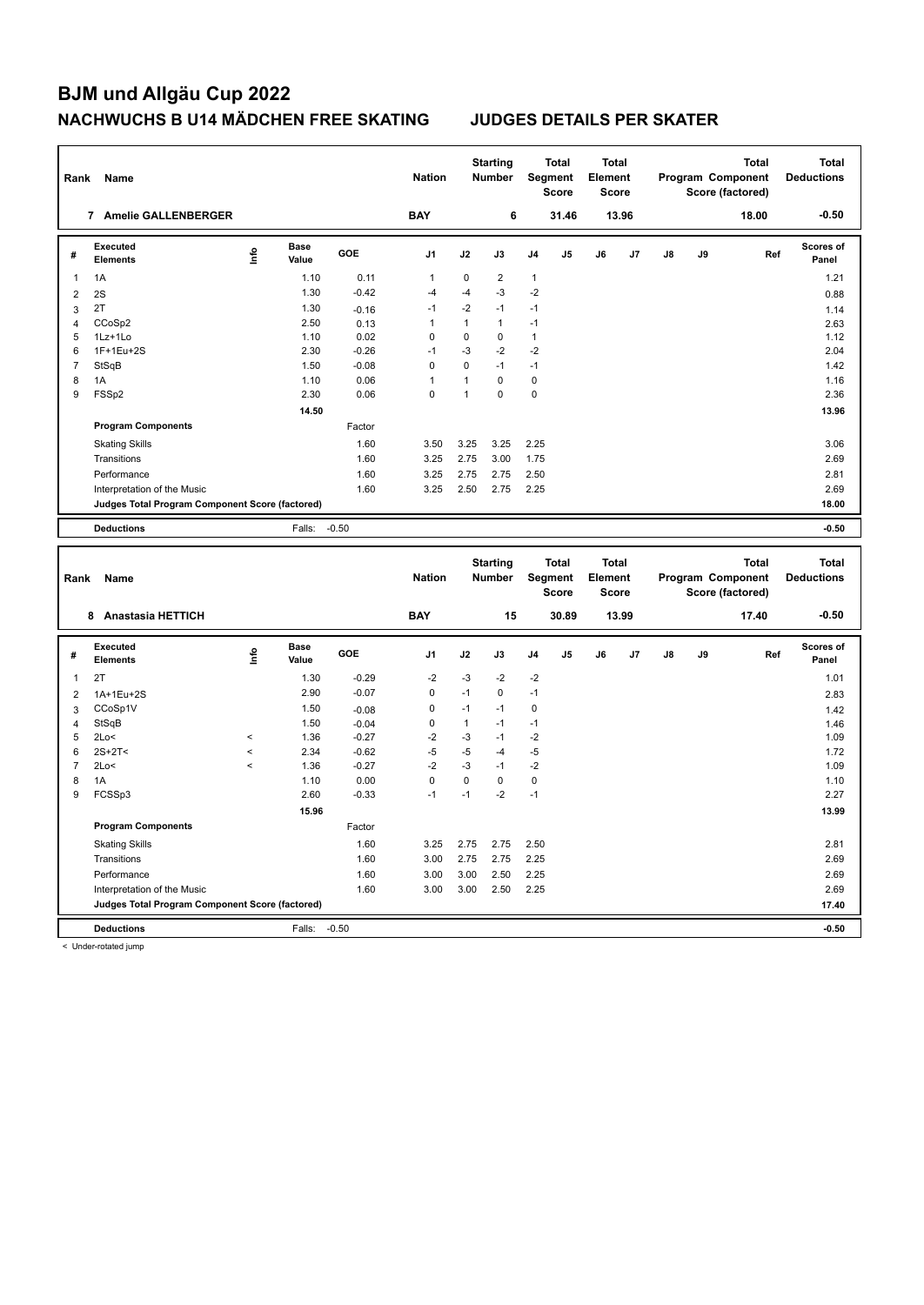| Rank | Name                                            |         |                      |            | <b>Nation</b>  |              | <b>Starting</b><br><b>Number</b> |                | <b>Total</b><br>Segment<br><b>Score</b> | Total<br>Element<br><b>Score</b> |       |    |    | <b>Total</b><br>Program Component<br>Score (factored) | Total<br><b>Deductions</b> |
|------|-------------------------------------------------|---------|----------------------|------------|----------------|--------------|----------------------------------|----------------|-----------------------------------------|----------------------------------|-------|----|----|-------------------------------------------------------|----------------------------|
|      | Anastasja ZIBORIUS<br>9                         |         |                      |            | <b>BAY</b>     |              | 23                               |                | 30.12                                   |                                  | 11.59 |    |    | 18.53                                                 | 0.00                       |
| #    | <b>Executed</b><br><b>Elements</b>              | ۴ů      | <b>Base</b><br>Value | <b>GOE</b> | J <sub>1</sub> | J2           | J3                               | J <sub>4</sub> | J <sub>5</sub>                          | J6                               | J7    | J8 | J9 | Ref                                                   | Scores of<br>Panel         |
| 1    | $2S+1T$                                         |         | 1.70                 | 0.00       | 0              | $\mathbf 0$  | 0                                | $\mathbf 0$    |                                         |                                  |       |    |    |                                                       | 1.70                       |
| 2    | 1Lz+1Lo+1Lo                                     |         | 1.60                 | 0.03       | $\mathbf 0$    | $\mathbf{1}$ | $\mathbf{1}$                     | 0              |                                         |                                  |       |    |    |                                                       | 1.63                       |
| 3    | 2T+1T*+REP                                      | $\star$ | 0.91                 | $-0.20$    | 0              | $-2$         | $-1$                             | $-3$           |                                         |                                  |       |    |    |                                                       | 0.71                       |
| 4    | StSqB                                           |         | 1.50                 | $-0.04$    | 0              | $-1$         | $\mathbf{1}$                     | $-1$           |                                         |                                  |       |    |    |                                                       | 1.46                       |
| 5    | CCoSp1                                          |         | 2.00                 | 0.05       | 1              | 1            | $\mathbf 0$                      | $-1$           |                                         |                                  |       |    |    |                                                       | 2.05                       |
| 6    | 2S                                              |         | 1.30                 | $-0.07$    | 0              | $-1$         | 0                                | $-1$           |                                         |                                  |       |    |    |                                                       | 1.23                       |
| 7    | FSSpB                                           |         | 1.70                 | $-0.55$    | $-4$           | $-4$         | $-2$                             | $-3$           |                                         |                                  |       |    |    |                                                       | 1.15                       |
| 8    | 1A                                              |         | 1.10                 | 0.06       | $\Omega$       | 1            | $\Omega$                         | $\mathbf{1}$   |                                         |                                  |       |    |    |                                                       | 1.16                       |
| 9    | 1F                                              |         | 0.50                 | 0.00       | 0              | 0            | 0                                | $\mathbf 0$    |                                         |                                  |       |    |    |                                                       | 0.50                       |
|      |                                                 |         | 12.31                |            |                |              |                                  |                |                                         |                                  |       |    |    |                                                       | 11.59                      |
|      | <b>Program Components</b>                       |         |                      | Factor     |                |              |                                  |                |                                         |                                  |       |    |    |                                                       |                            |
|      | <b>Skating Skills</b>                           |         |                      | 1.60       | 3.00           | 2.75         | 3.00                             | 2.75           |                                         |                                  |       |    |    |                                                       | 2.88                       |
|      | Transitions                                     |         |                      | 1.60       | 3.00           | 2.50         | 3.00                             | 3.00           |                                         |                                  |       |    |    |                                                       | 2.88                       |
|      | Performance                                     |         |                      | 1.60       | 3.50           | 2.50         | 3.25                             | 2.50           |                                         |                                  |       |    |    |                                                       | 2.94                       |
|      | Interpretation of the Music                     |         |                      | 1.60       | 3.25           | 2.25         | 2.75                             | 3.25           |                                         |                                  |       |    |    |                                                       | 2.88                       |
|      | Judges Total Program Component Score (factored) |         |                      |            |                |              |                                  |                |                                         |                                  |       |    |    |                                                       | 18.53                      |
|      | <b>Deductions</b>                               |         |                      |            |                |              |                                  |                |                                         |                                  |       |    |    |                                                       | 0.00                       |

\* Invalid element REP Jump repetition

| Rank           | Name                                            |         |                      |            | <b>Nation</b>  |             | <b>Starting</b><br><b>Number</b> |                | <b>Total</b><br>Segment<br><b>Score</b> | <b>Total</b><br>Element<br><b>Score</b> |                |               |    | Total<br>Program Component<br>Score (factored) | <b>Total</b><br><b>Deductions</b> |
|----------------|-------------------------------------------------|---------|----------------------|------------|----------------|-------------|----------------------------------|----------------|-----------------------------------------|-----------------------------------------|----------------|---------------|----|------------------------------------------------|-----------------------------------|
|                | Helena DÜRR<br>10                               |         |                      |            | <b>BAY</b>     |             | 10                               |                | 29.73                                   |                                         | 11.11          |               |    | 18.62                                          | 0.00                              |
| #              | Executed<br><b>Elements</b>                     | ١nto    | <b>Base</b><br>Value | <b>GOE</b> | J <sub>1</sub> | J2          | J3                               | J <sub>4</sub> | J <sub>5</sub>                          | J6                                      | J <sub>7</sub> | $\mathsf{J}8$ | J9 | Ref                                            | <b>Scores of</b><br>Panel         |
| $\overline{1}$ | 1A+1Lo+2Lo<                                     | $\prec$ | 2.96                 | $-0.31$    | $-2$           | $-3$        | $-2$                             | $-2$           |                                         |                                         |                |               |    |                                                | 2.65                              |
| 2              | 1A                                              |         | 1.10                 | $-0.06$    | $\pmb{0}$      | $-1$        | 0                                | $-1$           |                                         |                                         |                |               |    |                                                | 1.04                              |
| 3              | CCoSp1V                                         |         | 1.50                 | $-0.15$    | $-1$           | $\mathbf 0$ | $-1$                             | $-2$           |                                         |                                         |                |               |    |                                                | 1.35                              |
| 4              | 2S                                              |         | 1.30                 | $-0.10$    | 0              | $-1$        | $-1$                             | $-1$           |                                         |                                         |                |               |    |                                                | 1.20                              |
| 5              | $1F+1T$                                         |         | 0.90                 | 0.00       | $\mathbf 0$    | 0           | 0                                | $\mathbf 0$    |                                         |                                         |                |               |    |                                                | 0.90                              |
| 6              | FCSpB                                           |         | 1.60                 | $-0.24$    | $-1$           | $-2$        | $-1$                             | $-2$           |                                         |                                         |                |               |    |                                                | 1.36                              |
| $\overline{7}$ | 1F                                              |         | 0.50                 | 0.01       | $\Omega$       | $\Omega$    | 0                                | $\mathbf{1}$   |                                         |                                         |                |               |    |                                                | 0.51                              |
| 8              | 1Lz                                             |         | 0.60                 | 0.00       | 0              | $\Omega$    | 0                                | $\mathbf 0$    |                                         |                                         |                |               |    |                                                | 0.60                              |
| 9              | StSqB                                           |         | 1.50                 | 0.00       | $\mathbf 0$    | 1           | $-1$                             | $\mathbf 0$    |                                         |                                         |                |               |    |                                                | 1.50                              |
|                |                                                 |         | 11.96                |            |                |             |                                  |                |                                         |                                         |                |               |    |                                                | 11.11                             |
|                | <b>Program Components</b>                       |         |                      | Factor     |                |             |                                  |                |                                         |                                         |                |               |    |                                                |                                   |
|                | <b>Skating Skills</b>                           |         |                      | 1.60       | 3.00           | 2.75        | 3.00                             | 2.75           |                                         |                                         |                |               |    |                                                | 2.88                              |
|                | Transitions                                     |         |                      | 1.60       | 3.00           | 3.25        | 3.00                             | 2.50           |                                         |                                         |                |               |    |                                                | 2.94                              |
|                | Performance                                     |         |                      | 1.60       | 3.25           | 3.00        | 2.75                             | 2.50           |                                         |                                         |                |               |    |                                                | 2.88                              |
|                | Interpretation of the Music                     |         |                      | 1.60       | 3.25           | 3.25        | 2.50                             | 2.75           |                                         |                                         |                |               |    |                                                | 2.94                              |
|                | Judges Total Program Component Score (factored) |         |                      |            |                |             |                                  |                |                                         |                                         |                |               |    |                                                | 18.62                             |
|                | <b>Deductions</b>                               |         |                      |            |                |             |                                  |                |                                         |                                         |                |               |    |                                                | 0.00                              |

< Under-rotated jump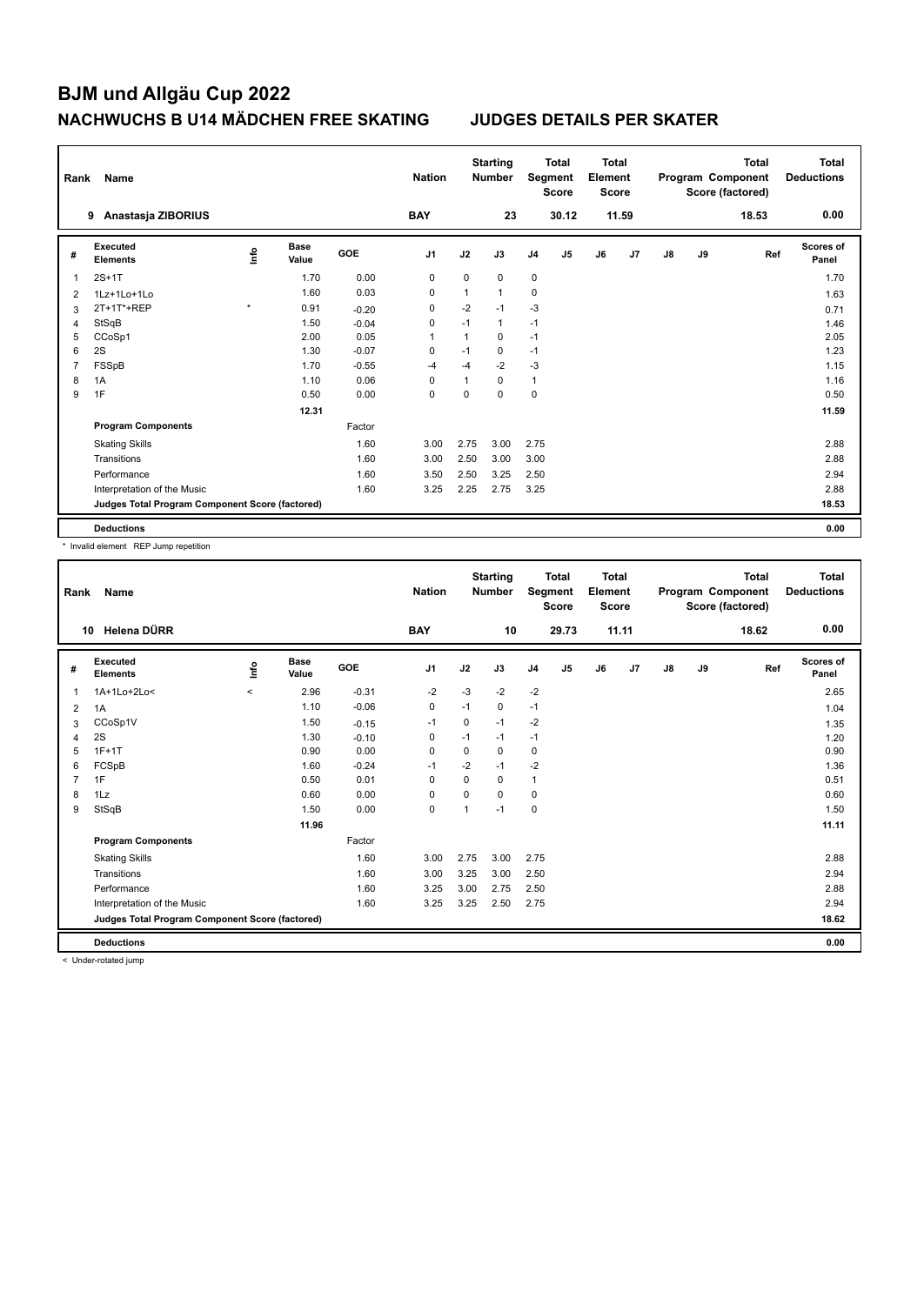| Rank | Name                                            |                          |                      |            | <b>Nation</b>  |                | <b>Starting</b><br><b>Number</b> |                | <b>Total</b><br>Segment<br><b>Score</b> | <b>Total</b><br>Element<br><b>Score</b> |       |    |    | <b>Total</b><br>Program Component<br>Score (factored) | Total<br><b>Deductions</b> |
|------|-------------------------------------------------|--------------------------|----------------------|------------|----------------|----------------|----------------------------------|----------------|-----------------------------------------|-----------------------------------------|-------|----|----|-------------------------------------------------------|----------------------------|
| 11   | <b>Isabell MEIER</b>                            |                          |                      |            | <b>BAY</b>     |                | 7                                |                | 29.00                                   |                                         | 12.18 |    |    | 17.82                                                 | $-1.00$                    |
| #    | <b>Executed</b><br><b>Elements</b>              | lnfo                     | <b>Base</b><br>Value | <b>GOE</b> | J <sub>1</sub> | J2             | J3                               | J <sub>4</sub> | J <sub>5</sub>                          | J6                                      | J7    | J8 | J9 | Ref                                                   | Scores of<br>Panel         |
| 1    | 2T                                              |                          | 1.30                 | $-0.20$    | $-2$           | $-2$           | $-1$                             | $-1$           |                                         |                                         |       |    |    |                                                       | 1.10                       |
| 2    | 2Lo<                                            | $\overline{\phantom{a}}$ | 1.36                 | $-0.27$    | $-2$           | $-2$           | $-2$                             | $-2$           |                                         |                                         |       |    |    |                                                       | 1.09                       |
| 3    | 2S<                                             | $\overline{\phantom{a}}$ | 1.04                 | $-0.26$    | $-2$           | -4             | $-2$                             | $-2$           |                                         |                                         |       |    |    |                                                       | 0.78                       |
| 4    | $1A+2Lo<<$                                      | <<                       | 1.60                 | $-0.39$    | $-4$           | -4             | $-3$                             | $-3$           |                                         |                                         |       |    |    |                                                       | 1.21                       |
| 5    | CCoSp2V                                         |                          | 1.88                 | 0.00       | $\mathbf 0$    | $\Omega$       | 1                                | $-1$           |                                         |                                         |       |    |    |                                                       | 1.88                       |
| 6    | 2F<<                                            | <<                       | 0.50                 | $-0.25$    | $-5$           | $-5$           | $-5$                             | $-5$           |                                         |                                         |       |    |    |                                                       | 0.25                       |
| 7    | 1A+1Eu+2S<                                      | $\prec$                  | 2.64                 | $-0.52$    | $-5$           | $-5$           | -4                               | $-5$           |                                         |                                         |       |    |    |                                                       | 2.12                       |
| 8    | FCSSp2                                          |                          | 2.30                 | 0.06       | $\Omega$       | $\overline{1}$ | $\Omega$                         | $\mathbf 0$    |                                         |                                         |       |    |    |                                                       | 2.36                       |
| 9    | StSqB                                           |                          | 1.50                 | $-0.11$    | 0              | $-1$           | $-1$                             | $-1$           |                                         |                                         |       |    |    |                                                       | 1.39                       |
|      |                                                 |                          | 14.12                |            |                |                |                                  |                |                                         |                                         |       |    |    |                                                       | 12.18                      |
|      | <b>Program Components</b>                       |                          |                      | Factor     |                |                |                                  |                |                                         |                                         |       |    |    |                                                       |                            |
|      | <b>Skating Skills</b>                           |                          |                      | 1.60       | 3.00           | 3.25           | 3.00                             | 2.50           |                                         |                                         |       |    |    |                                                       | 2.94                       |
|      | Transitions                                     |                          |                      | 1.60       | 2.75           | 3.00           | 3.00                             | 2.75           |                                         |                                         |       |    |    |                                                       | 2.88                       |
|      | Performance                                     |                          |                      | 1.60       | 2.75           | 2.75           | 2.75                             | 2.25           |                                         |                                         |       |    |    |                                                       | 2.63                       |
|      | Interpretation of the Music                     |                          |                      | 1.60       | 3.00           | 2.75           | 2.75                             | 2.25           |                                         |                                         |       |    |    |                                                       | 2.69                       |
|      | Judges Total Program Component Score (factored) |                          |                      |            |                |                |                                  |                |                                         |                                         |       |    |    |                                                       | 17.82                      |
|      | <b>Deductions</b>                               |                          | Falls:               | $-1.00$    |                |                |                                  |                |                                         |                                         |       |    |    |                                                       | $-1.00$                    |

< Under-rotated jump << Downgraded jump

| Rank           | <b>Name</b>                                     |       |                      |         | <b>Nation</b>  |             | <b>Starting</b><br><b>Number</b> | Segment        | <b>Total</b><br><b>Score</b> | <b>Total</b><br>Element<br><b>Score</b> |       |    |    | <b>Total</b><br>Program Component<br>Score (factored) | <b>Total</b><br><b>Deductions</b> |
|----------------|-------------------------------------------------|-------|----------------------|---------|----------------|-------------|----------------------------------|----------------|------------------------------|-----------------------------------------|-------|----|----|-------------------------------------------------------|-----------------------------------|
|                | <b>Franziska ZERRLE</b><br>12 <sup>12</sup>     |       |                      |         | <b>BAY</b>     |             | $\mathbf{2}$                     |                | 28.69                        |                                         | 11.97 |    |    | 16.72                                                 | 0.00                              |
| #              | Executed<br><b>Elements</b>                     | Linfo | <b>Base</b><br>Value | GOE     | J <sub>1</sub> | J2          | J3                               | J <sub>4</sub> | J <sub>5</sub>               | J6                                      | J7    | J8 | J9 | Ref                                                   | <b>Scores of</b><br>Panel         |
| 1              | 1A                                              |       | 1.10                 | 0.00    | 0              | 0           | $\mathbf{1}$                     | $-1$           |                              |                                         |       |    |    |                                                       | 1.10                              |
| 2              | 2S                                              |       | 1.30                 | $-0.03$ | 0              | $-1$        | 0                                | 0              |                              |                                         |       |    |    |                                                       | 1.27                              |
| 3              | 2S                                              |       | 1.30                 | 0.00    | $\mathbf 0$    | $\mathbf 0$ | 1                                | $-1$           |                              |                                         |       |    |    |                                                       | 1.30                              |
| 4              | FSSp1                                           |       | 2.00                 | $-0.35$ | -2             | $-1$        | $-1$                             | $-3$           |                              |                                         |       |    |    |                                                       | 1.65                              |
| 5              | $1F+1T$                                         |       | 0.90                 | $-0.03$ | 0              | $-1$        | 0                                | $-1$           |                              |                                         |       |    |    |                                                       | 0.87                              |
| 6              | StSqB                                           |       | 1.50                 | $-0.15$ | $-1$           | $\Omega$    | $-1$                             | $-2$           |                              |                                         |       |    |    |                                                       | 1.35                              |
| $\overline{7}$ | 1A                                              |       | 1.10                 | 0.08    | $\mathbf{1}$   |             | $\mathbf{1}$                     | 0              |                              |                                         |       |    |    |                                                       | 1.18                              |
| 8              | 1F+1Lo+1Lo                                      |       | 1.50                 | 0.00    | 0              | $-1$        | 1                                | $\mathbf 0$    |                              |                                         |       |    |    |                                                       | 1.50                              |
| 9              | CCoSp1                                          |       | 2.00                 | $-0.25$ | $-3$           | 0           | 0                                | $-2$           |                              |                                         |       |    |    |                                                       | 1.75                              |
|                |                                                 |       | 12.70                |         |                |             |                                  |                |                              |                                         |       |    |    |                                                       | 11.97                             |
|                | <b>Program Components</b>                       |       |                      | Factor  |                |             |                                  |                |                              |                                         |       |    |    |                                                       |                                   |
|                | <b>Skating Skills</b>                           |       |                      | 1.60    | 2.75           | 2.75        | 3.00                             | 2.25           |                              |                                         |       |    |    |                                                       | 2.69                              |
|                | Transitions                                     |       |                      | 1.60    | 3.00           | 2.75        | 2.50                             | 2.25           |                              |                                         |       |    |    |                                                       | 2.63                              |
|                | Performance                                     |       |                      | 1.60    | 3.00           | 2.50        | 2.75                             | 2.25           |                              |                                         |       |    |    |                                                       | 2.63                              |
|                | Interpretation of the Music                     |       |                      | 1.60    | 2.75           | 2.50        | 2.50                             | 2.25           |                              |                                         |       |    |    |                                                       | 2.50                              |
|                | Judges Total Program Component Score (factored) |       |                      |         |                |             |                                  |                |                              |                                         |       |    |    |                                                       | 16.72                             |
|                | <b>Deductions</b>                               |       |                      |         |                |             |                                  |                |                              |                                         |       |    |    |                                                       | 0.00                              |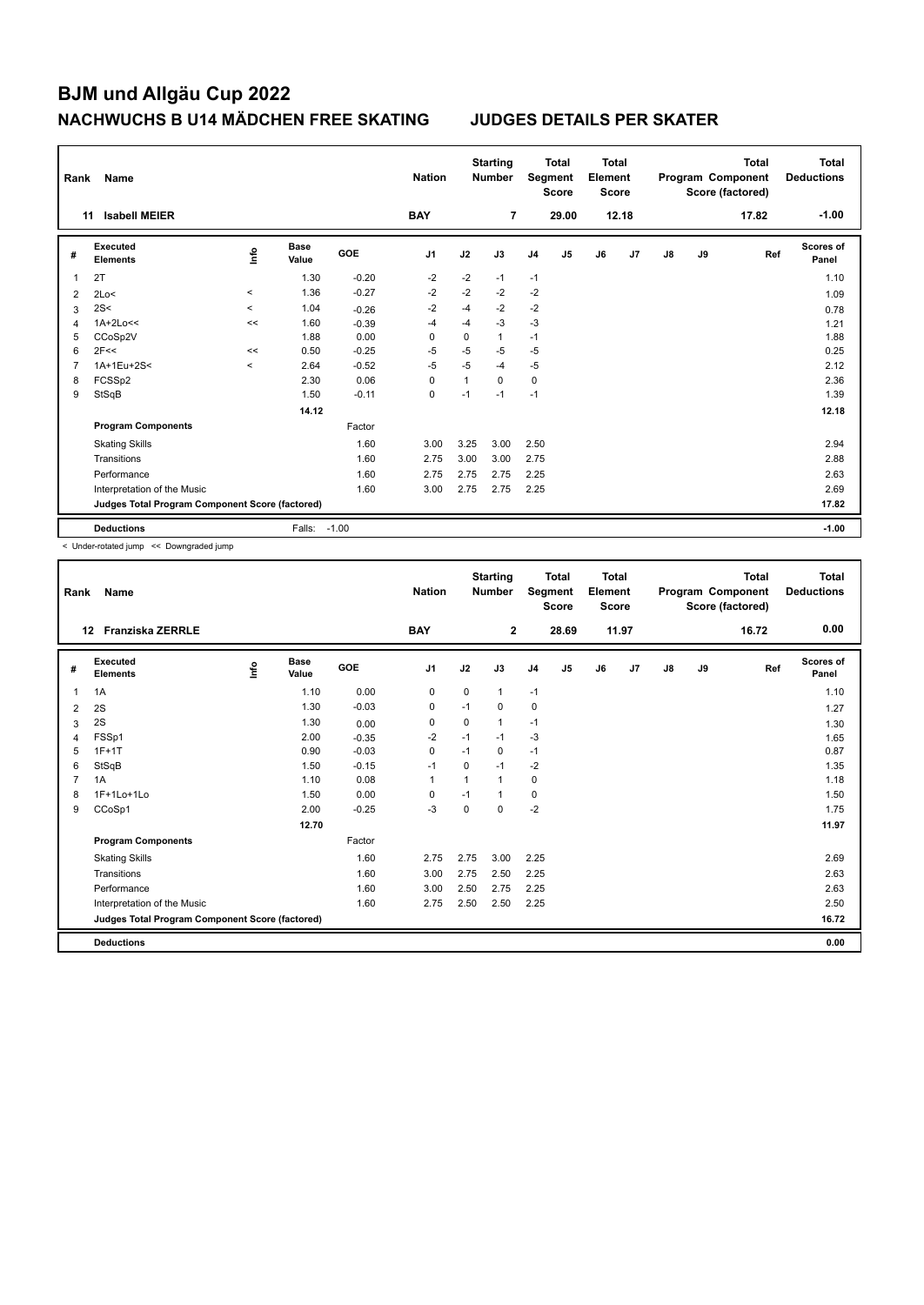| Rank | Name                                            |              |                      |            | <b>Nation</b>  |             | <b>Starting</b><br><b>Number</b> | Segment        | <b>Total</b><br><b>Score</b> | <b>Total</b><br>Element<br><b>Score</b> |       |    |    | <b>Total</b><br>Program Component<br>Score (factored) | Total<br><b>Deductions</b> |
|------|-------------------------------------------------|--------------|----------------------|------------|----------------|-------------|----------------------------------|----------------|------------------------------|-----------------------------------------|-------|----|----|-------------------------------------------------------|----------------------------|
|      | <b>Yuma YANAGITANI</b><br>13                    |              |                      |            | <b>BAY</b>     |             | 28                               |                | 28.60                        |                                         | 10.89 |    |    | 18.21                                                 | $-0.50$                    |
| #    | <b>Executed</b><br><b>Elements</b>              | ١nf٥         | <b>Base</b><br>Value | <b>GOE</b> | J <sub>1</sub> | J2          | J3                               | J <sub>4</sub> | J <sub>5</sub>               | J6                                      | J7    | J8 | J9 | Ref                                                   | Scores of<br>Panel         |
| 1    | 2T                                              |              | 1.30                 | $-0.39$    | $-4$           | $-3$        | $-2$                             | $-3$           |                              |                                         |       |    |    |                                                       | 0.91                       |
| 2    | 1A+1Eu+2S                                       |              | 2.90                 | $-0.16$    | $-1$           | $-2$        | $\mathbf 0$                      | $-2$           |                              |                                         |       |    |    |                                                       | 2.74                       |
| 3    | CoSp1V*                                         | $\pmb{\ast}$ | 0.00                 | 0.00       |                |             |                                  | ٠              |                              |                                         |       |    |    |                                                       | 0.00                       |
| 4    | $1A+1T$                                         |              | 1.50                 | 0.00       | 0              | 1           | 0                                | $-1$           |                              |                                         |       |    |    |                                                       | 1.50                       |
| 5    | 2Lo<<                                           | <<           | 0.50                 | $-0.18$    | $-4$           | $-4$        | $-3$                             | $-3$           |                              |                                         |       |    |    |                                                       | 0.32                       |
| 6    | 2S                                              |              | 1.30                 | $-0.07$    | 0              | 0           | 0                                | $-2$           |                              |                                         |       |    |    |                                                       | 1.23                       |
| 7    | 2Lo<<                                           | <<           | 0.50                 | $-0.20$    | $-4$           | $-5$        | $-3$                             | $-4$           |                              |                                         |       |    |    |                                                       | 0.30                       |
| 8    | FCSSp2                                          |              | 2.30                 | $-0.12$    | $\Omega$       | $\mathbf 0$ | $-1$                             | $-1$           |                              |                                         |       |    |    |                                                       | 2.18                       |
| 9    | StSq1                                           |              | 1.80                 | $-0.09$    | -1             | $-1$        | $\Omega$                         | $\mathbf 0$    |                              |                                         |       |    |    |                                                       | 1.71                       |
|      |                                                 |              | 12.10                |            |                |             |                                  |                |                              |                                         |       |    |    |                                                       | 10.89                      |
|      | <b>Program Components</b>                       |              |                      | Factor     |                |             |                                  |                |                              |                                         |       |    |    |                                                       |                            |
|      | <b>Skating Skills</b>                           |              |                      | 1.60       | 3.00           | 3.25        | 3.00                             | 2.75           |                              |                                         |       |    |    |                                                       | 3.00                       |
|      | Transitions                                     |              |                      | 1.60       | 3.00           | 3.00        | 3.00                             | 2.50           |                              |                                         |       |    |    |                                                       | 2.88                       |
|      | Performance                                     |              |                      | 1.60       | 3.00           | 2.75        | 2.75                             | 2.50           |                              |                                         |       |    |    |                                                       | 2.75                       |
|      | Interpretation of the Music                     |              |                      | 1.60       | 3.00           | 2.75        | 2.75                             | 2.50           |                              |                                         |       |    |    |                                                       | 2.75                       |
|      | Judges Total Program Component Score (factored) |              |                      |            |                |             |                                  |                |                              |                                         |       |    |    |                                                       | 18.21                      |
|      | <b>Deductions</b>                               |              | Falls:               | $-0.50$    |                |             |                                  |                |                              |                                         |       |    |    |                                                       | $-0.50$                    |

<< Downgraded jump \* Invalid element

| Rank | <b>Name</b>                                     |          |                      |         | <b>Nation</b>  |          | <b>Starting</b><br><b>Number</b> |                | <b>Total</b><br>Segment<br><b>Score</b> | <b>Total</b><br>Element<br><b>Score</b> |       |               |    | <b>Total</b><br>Program Component<br>Score (factored) | <b>Total</b><br><b>Deductions</b> |
|------|-------------------------------------------------|----------|----------------------|---------|----------------|----------|----------------------------------|----------------|-----------------------------------------|-----------------------------------------|-------|---------------|----|-------------------------------------------------------|-----------------------------------|
|      | Veronika OSWALD<br>14                           |          |                      |         | <b>BAY</b>     |          | 3                                |                | 28.36                                   |                                         | 11.56 |               |    | 16.80                                                 | 0.00                              |
| #    | Executed<br><b>Elements</b>                     | Info     | <b>Base</b><br>Value | GOE     | J <sub>1</sub> | J2       | J3                               | J <sub>4</sub> | J5                                      | J6                                      | J7    | $\mathsf{J}8$ | J9 | Ref                                                   | <b>Scores of</b><br>Panel         |
| 1    | 1A+1Lo+2Lo<<                                    | <<       | 2.10                 | $-0.41$ | $-4$           | $-5$     | $-3$                             | $-3$           |                                         |                                         |       |               |    |                                                       | 1.69                              |
| 2    | 2S<                                             | $\hat{}$ | 1.04                 | $-0.26$ | $-2$           | $-4$     | $-2$                             | $-2$           |                                         |                                         |       |               |    |                                                       | 0.78                              |
| 3    | 1Lz                                             |          | 0.60                 | $-0.03$ | $\mathbf 0$    | $-1$     | 0                                | $-1$           |                                         |                                         |       |               |    |                                                       | 0.57                              |
| 4    | 1F                                              |          | 0.50                 | 0.04    |                | 1        | 1                                | $\mathbf 0$    |                                         |                                         |       |               |    |                                                       | 0.54                              |
| 5    | $1Lz+1T$                                        |          | 1.00                 | $-0.02$ | 0              | 0        | 0                                | $-1$           |                                         |                                         |       |               |    |                                                       | 0.98                              |
| 6    | FSSp2                                           |          | 2.30                 | $-0.06$ | $\overline{1}$ | $-1$     | 0                                | $-1$           |                                         |                                         |       |               |    |                                                       | 2.24                              |
| 7    | 1A                                              |          | 1.10                 | 0.00    | $\Omega$       | $\Omega$ | $\Omega$                         | 0              |                                         |                                         |       |               |    |                                                       | 1.10                              |
| 8    | StSqB                                           |          | 1.50                 | $-0.15$ | $-1$           | $-1$     | $-1$                             | $-1$           |                                         |                                         |       |               |    |                                                       | 1.35                              |
| 9    | CCoSp2                                          |          | 2.50                 | $-0.19$ | $-1$           | $\Omega$ | $\Omega$                         | $-2$           |                                         |                                         |       |               |    |                                                       | 2.31                              |
|      |                                                 |          | 12.64                |         |                |          |                                  |                |                                         |                                         |       |               |    |                                                       | 11.56                             |
|      | <b>Program Components</b>                       |          |                      | Factor  |                |          |                                  |                |                                         |                                         |       |               |    |                                                       |                                   |
|      | <b>Skating Skills</b>                           |          |                      | 1.60    | 2.50           | 2.50     | 3.25                             | 2.50           |                                         |                                         |       |               |    |                                                       | 2.69                              |
|      | Transitions                                     |          |                      | 1.60    | 2.75           | 2.25     | 3.00                             | 2.25           |                                         |                                         |       |               |    |                                                       | 2.56                              |
|      | Performance                                     |          |                      | 1.60    | 2.75           | 2.50     | 3.25                             | 2.50           |                                         |                                         |       |               |    |                                                       | 2.75                              |
|      | Interpretation of the Music                     |          |                      | 1.60    | 2.75           | 2.25     | 2.75                             | 2.25           |                                         |                                         |       |               |    |                                                       | 2.50                              |
|      | Judges Total Program Component Score (factored) |          |                      |         |                |          |                                  |                |                                         |                                         |       |               |    |                                                       | 16.80                             |
|      | <b>Deductions</b>                               |          |                      |         |                |          |                                  |                |                                         |                                         |       |               |    |                                                       | 0.00                              |

< Under-rotated jump << Downgraded jump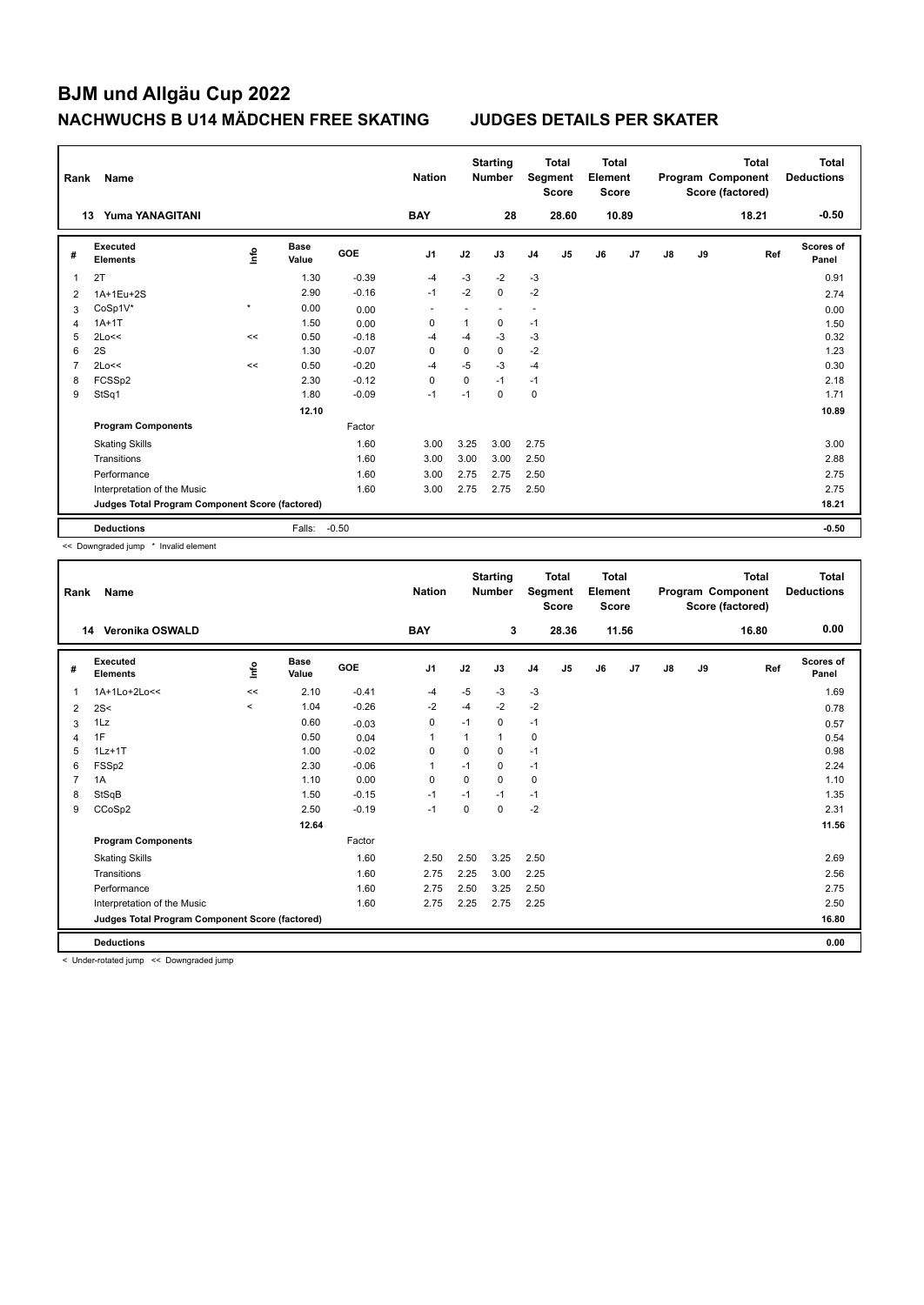| Rank | Name                                            |                          |                      |            | <b>Nation</b>  |      | <b>Starting</b><br><b>Number</b> | Segment        | <b>Total</b><br><b>Score</b> | <b>Total</b><br>Element<br><b>Score</b> |                |    |    | <b>Total</b><br>Program Component<br>Score (factored) | <b>Total</b><br><b>Deductions</b> |
|------|-------------------------------------------------|--------------------------|----------------------|------------|----------------|------|----------------------------------|----------------|------------------------------|-----------------------------------------|----------------|----|----|-------------------------------------------------------|-----------------------------------|
|      | <b>Alina HUNKEL</b><br>15                       |                          |                      |            | <b>BAY</b>     |      | 19                               |                | 28.00                        |                                         | 11.40          |    |    | 17.60                                                 | $-1.00$                           |
| #    | Executed<br><b>Elements</b>                     | ١nf٥                     | <b>Base</b><br>Value | <b>GOE</b> | J <sub>1</sub> | J2   | J3                               | J <sub>4</sub> | J <sub>5</sub>               | J6                                      | J <sub>7</sub> | J8 | J9 | Ref                                                   | Scores of<br>Panel                |
| 1    | 1F                                              |                          | 0.50                 | 0.04       | $\mathbf{1}$   | 1    | $\mathbf 0$                      | $\mathbf{1}$   |                              |                                         |                |    |    |                                                       | 0.54                              |
| 2    | FSSp1                                           |                          | 2.00                 | 0.00       | 0              |      | $-1$                             | 0              |                              |                                         |                |    |    |                                                       | 2.00                              |
| 3    | 2S+1Eu+2S<                                      | $\prec$                  | 2.84                 | $-0.46$    | $-4$           | $-4$ | $-3$                             | $-3$           |                              |                                         |                |    |    |                                                       | 2.38                              |
| 4    | 2Lo<                                            | $\prec$                  | 1.36                 | $-0.68$    | $-5$           | $-5$ | $-5$                             | $-5$           |                              |                                         |                |    |    |                                                       | 0.68                              |
| 5    | 1A                                              |                          | 1.10                 | 0.08       | 1              |      | $\Omega$                         | $\mathbf{1}$   |                              |                                         |                |    |    |                                                       | 1.18                              |
| 6    | $1A+2T<<$                                       | <<                       | 1.50                 | $-0.44$    | $-4$           | $-5$ | $-4$                             | $-3$           |                              |                                         |                |    |    |                                                       | 1.06                              |
| 7    | 2Lo<                                            | $\overline{\phantom{0}}$ | 1.36                 | $-0.68$    | $-5$           | $-5$ | $-5$                             | $-5$           |                              |                                         |                |    |    |                                                       | 0.68                              |
| 8    | CCoSp2V                                         |                          | 1.88                 | $-0.42$    | $-1$           | $-2$ | $-3$                             | $-3$           |                              |                                         |                |    |    |                                                       | 1.46                              |
| 9    | StSqB                                           |                          | 1.50                 | $-0.08$    | $\mathbf 0$    | $-1$ | $-1$                             | 0              |                              |                                         |                |    |    |                                                       | 1.42                              |
|      |                                                 |                          | 14.04                |            |                |      |                                  |                |                              |                                         |                |    |    |                                                       | 11.40                             |
|      | <b>Program Components</b>                       |                          |                      | Factor     |                |      |                                  |                |                              |                                         |                |    |    |                                                       |                                   |
|      | <b>Skating Skills</b>                           |                          |                      | 1.60       | 3.00           | 2.75 | 3.00                             | 3.00           |                              |                                         |                |    |    |                                                       | 2.94                              |
|      | Transitions                                     |                          |                      | 1.60       | 2.75           | 3.00 | 2.50                             | 2.50           |                              |                                         |                |    |    |                                                       | 2.69                              |
|      | Performance                                     |                          |                      | 1.60       | 3.00           | 2.75 | 2.75                             | 2.25           |                              |                                         |                |    |    |                                                       | 2.69                              |
|      | Interpretation of the Music                     |                          |                      | 1.60       | 2.75           | 2.75 | 2.75                             | 2.50           |                              |                                         |                |    |    |                                                       | 2.69                              |
|      | Judges Total Program Component Score (factored) |                          |                      |            |                |      |                                  |                |                              |                                         |                |    |    |                                                       | 17.60                             |
|      | <b>Deductions</b>                               |                          | Falls:               | $-1.00$    |                |      |                                  |                |                              |                                         |                |    |    |                                                       | $-1.00$                           |

< Under-rotated jump << Downgraded jump

| Rank | <b>Name</b>                                     |       |                      |         | <b>Nation</b>  |             | <b>Starting</b><br><b>Number</b> |                | <b>Total</b><br>Segment<br><b>Score</b> | <b>Total</b><br>Element<br><b>Score</b> |                |    |    | <b>Total</b><br>Program Component<br>Score (factored) | <b>Total</b><br><b>Deductions</b> |
|------|-------------------------------------------------|-------|----------------------|---------|----------------|-------------|----------------------------------|----------------|-----------------------------------------|-----------------------------------------|----------------|----|----|-------------------------------------------------------|-----------------------------------|
|      | <b>Lara WILLRICH</b><br>16                      |       |                      |         | <b>BAY</b>     |             | 18                               |                | 27.56                                   |                                         | 10.66          |    |    | 16.90                                                 | 0.00                              |
| #    | Executed<br><b>Elements</b>                     | Linfo | <b>Base</b><br>Value | GOE     | J <sub>1</sub> | J2          | J3                               | J <sub>4</sub> | J <sub>5</sub>                          | J6                                      | J <sub>7</sub> | J8 | J9 | Ref                                                   | <b>Scores of</b><br>Panel         |
| 1    | 1Lz+1Lo+1T                                      |       | 1.50                 | $-0.02$ | $\mathbf 0$    | $\mathbf 0$ | $-1$                             | $\mathbf 0$    |                                         |                                         |                |    |    |                                                       | 1.48                              |
| 2    | 2S                                              |       | 1.30                 | $-0.16$ | -1             | $-1$        | $-1$                             | $-2$           |                                         |                                         |                |    |    |                                                       | 1.14                              |
| 3    | StSqB                                           |       | 1.50                 | 0.00    | $\mathbf 0$    | 1           | $-1$                             | $\mathbf 0$    |                                         |                                         |                |    |    |                                                       | 1.50                              |
| 4    | <b>CCoSpBV</b>                                  |       | 1.28                 | $-0.13$ | -2             | $-2$        | $-1$                             | $\mathbf{1}$   |                                         |                                         |                |    |    |                                                       | 1.15                              |
| 5    | 2Lo                                             |       | 1.70                 | $-0.34$ | $-2$           | $-2$        | $-2$                             | $-2$           |                                         |                                         |                |    |    |                                                       | 1.36                              |
| 6    | 1A                                              |       | 1.10                 | 0.03    | $\Omega$       | 1           | 0                                | 0              |                                         |                                         |                |    |    |                                                       | 1.13                              |
| 7    | FCSSpBV                                         |       | 1.20                 | $-0.30$ | $-2$           | $-3$        | $-3$                             | $-2$           |                                         |                                         |                |    |    |                                                       | 0.90                              |
| 8    | $1F+1T$                                         |       | 0.90                 | 0.00    | $\mathbf 0$    |             | 0                                | $-1$           |                                         |                                         |                |    |    |                                                       | 0.90                              |
| 9    | 1A                                              |       | 1.10                 | 0.00    | $\mathbf 0$    | 0           | 0                                | $\mathbf 0$    |                                         |                                         |                |    |    |                                                       | 1.10                              |
|      |                                                 |       | 11.58                |         |                |             |                                  |                |                                         |                                         |                |    |    |                                                       | 10.66                             |
|      | <b>Program Components</b>                       |       |                      | Factor  |                |             |                                  |                |                                         |                                         |                |    |    |                                                       |                                   |
|      | <b>Skating Skills</b>                           |       |                      | 1.60    | 3.00           | 2.50        | 2.75                             | 2.75           |                                         |                                         |                |    |    |                                                       | 2.75                              |
|      | Transitions                                     |       |                      | 1.60    | 2.75           | 2.75        | 2.50                             | 2.25           |                                         |                                         |                |    |    |                                                       | 2.56                              |
|      | Performance                                     |       |                      | 1.60    | 3.00           | 2.75        | 2.50                             | 2.75           |                                         |                                         |                |    |    |                                                       | 2.75                              |
|      | Interpretation of the Music                     |       |                      | 1.60    | 2.75           | 2.50        | 2.50                             | 2.25           |                                         |                                         |                |    |    |                                                       | 2.50                              |
|      | Judges Total Program Component Score (factored) |       |                      |         |                |             |                                  |                |                                         |                                         |                |    |    |                                                       | 16.90                             |
|      | <b>Deductions</b>                               |       |                      |         |                |             |                                  |                |                                         |                                         |                |    |    |                                                       | 0.00                              |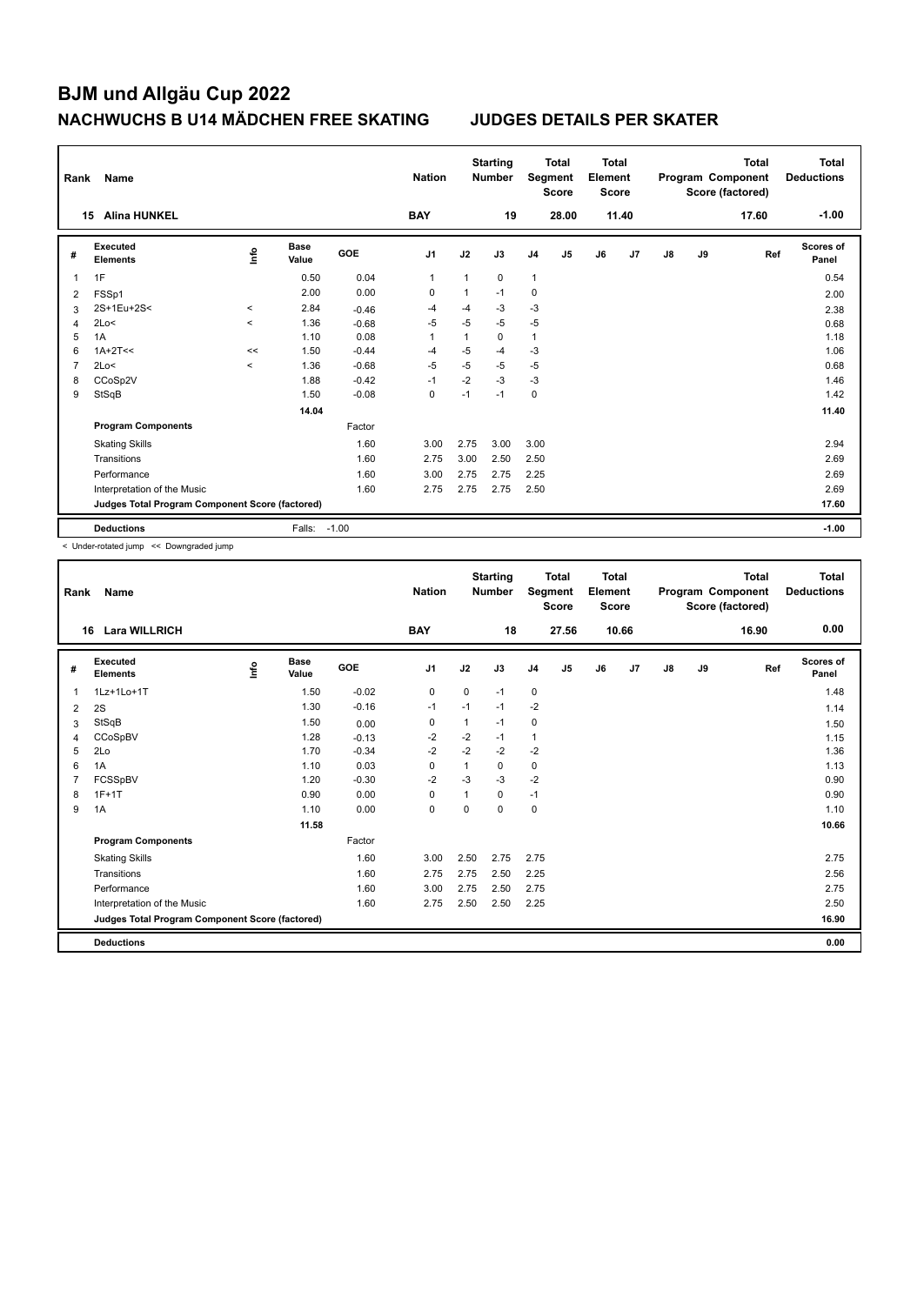| Rank           | Name                                            |          |                      |         | <b>Nation</b>  |              | <b>Starting</b><br><b>Number</b> |                | <b>Total</b><br>Segment<br><b>Score</b> | <b>Total</b><br>Element<br><b>Score</b> |       |    |    | <b>Total</b><br>Program Component<br>Score (factored) | Total<br><b>Deductions</b> |
|----------------|-------------------------------------------------|----------|----------------------|---------|----------------|--------------|----------------------------------|----------------|-----------------------------------------|-----------------------------------------|-------|----|----|-------------------------------------------------------|----------------------------|
| 17             | <b>Lena LECHNER</b>                             |          |                      |         | <b>BAY</b>     |              | 22                               |                | 27.01                                   |                                         | 11.11 |    |    | 15.90                                                 | 0.00                       |
| #              | <b>Executed</b><br><b>Elements</b>              | ۴ů       | <b>Base</b><br>Value | GOE     | J <sub>1</sub> | J2           | J3                               | J <sub>4</sub> | J5                                      | J6                                      | J7    | J8 | J9 | Ref                                                   | Scores of<br>Panel         |
| 1              | $1A+2Lo<<$                                      | <<       | 1.60                 | $-0.36$ | $-4$           | $-4$         | $-2$                             | $-3$           |                                         |                                         |       |    |    |                                                       | 1.24                       |
| $\overline{2}$ | 2S<                                             | $\hat{}$ | 1.04                 | $-0.26$ | $-2$           | $-4$         | $-2$                             | $-2$           |                                         |                                         |       |    |    |                                                       | 0.78                       |
| 3              | 2Lo<                                            | $\prec$  | 1.36                 | $-0.34$ | $-2$           | $-3$         | $-2$                             | $-3$           |                                         |                                         |       |    |    |                                                       | 1.02                       |
| $\overline{4}$ | FCSp1                                           |          | 1.90                 | 0.05    | 0              | $\mathbf{1}$ | $\mathbf 0$                      | 0              |                                         |                                         |       |    |    |                                                       | 1.95                       |
| 5              | 1A+1Eu+2S<                                      | $\prec$  | 2.64                 | $-0.22$ | $-2$           | $-3$         | $-1$                             | $-2$           |                                         |                                         |       |    |    |                                                       | 2.42                       |
| 6              | 1Lz                                             |          | 0.60                 | 0.02    | $\Omega$       | 0            | 1                                | 0              |                                         |                                         |       |    |    |                                                       | 0.62                       |
| 7              | 2F<<                                            | <<       | 0.50                 | $-0.19$ | $-4$           | $-5$         | $-3$                             | $-3$           |                                         |                                         |       |    |    |                                                       | 0.31                       |
| 8              | CCoSp1V                                         |          | 1.50                 | $-0.04$ | 0              | $-2$         | $\Omega$                         | $\mathbf{1}$   |                                         |                                         |       |    |    |                                                       | 1.46                       |
| 9              | StSqB                                           |          | 1.50                 | $-0.19$ | $-1$           | $-2$         | $-2$                             | 0              |                                         |                                         |       |    |    |                                                       | 1.31                       |
|                |                                                 |          | 12.64                |         |                |              |                                  |                |                                         |                                         |       |    |    |                                                       | 11.11                      |
|                | <b>Program Components</b>                       |          |                      | Factor  |                |              |                                  |                |                                         |                                         |       |    |    |                                                       |                            |
|                | <b>Skating Skills</b>                           |          |                      | 1.60    | 2.75           | 2.50         | 2.50                             | 2.50           |                                         |                                         |       |    |    |                                                       | 2.56                       |
|                | Transitions                                     |          |                      | 1.60    | 2.75           | 2.25         | 2.75                             | 1.50           |                                         |                                         |       |    |    |                                                       | 2.31                       |
|                | Performance                                     |          |                      | 1.60    | 2.75           | 2.25         | 2.75                             | 2.50           |                                         |                                         |       |    |    |                                                       | 2.56                       |
|                | Interpretation of the Music                     |          |                      | 1.60    | 2.75           | 2.25         | 2.50                             | 2.50           |                                         |                                         |       |    |    |                                                       | 2.50                       |
|                | Judges Total Program Component Score (factored) |          |                      |         |                |              |                                  |                |                                         |                                         |       |    |    |                                                       | 15.90                      |
|                | <b>Deductions</b>                               |          |                      |         |                |              |                                  |                |                                         |                                         |       |    |    |                                                       | 0.00                       |

< Under-rotated jump << Downgraded jump

| Rank | <b>Name</b>                                     |          |                      |         | <b>Nation</b>            |             | <b>Starting</b><br><b>Number</b> | Segment        | <b>Total</b><br><b>Score</b> | <b>Total</b><br>Element<br><b>Score</b> |                |               |    | <b>Total</b><br>Program Component<br>Score (factored) | <b>Total</b><br><b>Deductions</b> |
|------|-------------------------------------------------|----------|----------------------|---------|--------------------------|-------------|----------------------------------|----------------|------------------------------|-----------------------------------------|----------------|---------------|----|-------------------------------------------------------|-----------------------------------|
|      | <b>Alexa GEIGER</b><br>18                       |          |                      |         | <b>BAY</b>               |             | 21                               |                | 26.95                        |                                         | 9.44           |               |    | 17.51                                                 | 0.00                              |
| #    | Executed<br><b>Elements</b>                     | lnfo     | <b>Base</b><br>Value | GOE     | J <sub>1</sub>           | J2          | J3                               | J <sub>4</sub> | J5                           | J6                                      | J <sub>7</sub> | $\mathsf{J}8$ | J9 | Ref                                                   | Scores of<br>Panel                |
| 1    | 1A                                              |          | 1.10                 | 0.11    | 1                        | 1           | 1                                | $\mathbf{1}$   |                              |                                         |                |               |    |                                                       | 1.21                              |
| 2    | 1Lo+2Lo<+1T                                     | $\hat{}$ | 2.26                 | $-0.27$ | $-2$                     | $-3$        | $-1$                             | $-2$           |                              |                                         |                |               |    |                                                       | 1.99                              |
| 3    | 2S                                              |          | 1.30                 | $-0.20$ | $-2$                     | $-1$        | $-2$                             | $-1$           |                              |                                         |                |               |    |                                                       | 1.10                              |
| 4    | CCoSp                                           |          | 0.00                 | 0.00    | $\overline{\phantom{a}}$ |             |                                  |                |                              |                                         |                |               |    |                                                       | 0.00                              |
| 5    | 1Lz!                                            |          | 0.60                 | $-0.06$ | $-1$                     | $-1$        | $-1$                             | $-1$           |                              |                                         |                |               |    |                                                       | 0.54                              |
| 6    | $1$ Lo+ $2$ Lo<<                                | <<       | 1.00                 | $-0.18$ | $-4$                     | $-3$        | $-4$                             | $-3$           |                              |                                         |                |               |    |                                                       | 0.82                              |
|      | FCSSp1V                                         |          | 1.43                 | $-0.25$ | $-2$                     | 0           | $-3$                             | $-2$           |                              |                                         |                |               |    |                                                       | 1.18                              |
| 8    | 1A                                              |          | 1.10                 | 0.08    | $\mathbf 0$              |             | 1                                | $\mathbf{1}$   |                              |                                         |                |               |    |                                                       | 1.18                              |
| 9    | StSqB                                           |          | 1.50                 | $-0.08$ | $\mathbf 0$              | $\mathbf 0$ | $-2$                             | $\mathbf 0$    |                              |                                         |                |               |    |                                                       | 1.42                              |
|      |                                                 |          | 10.29                |         |                          |             |                                  |                |                              |                                         |                |               |    |                                                       | 9.44                              |
|      | <b>Program Components</b>                       |          |                      | Factor  |                          |             |                                  |                |                              |                                         |                |               |    |                                                       |                                   |
|      | <b>Skating Skills</b>                           |          |                      | 1.60    | 3.00                     | 2.75        | 2.75                             | 2.50           |                              |                                         |                |               |    |                                                       | 2.75                              |
|      | Transitions                                     |          |                      | 1.60    | 2.75                     | 2.75        | 3.00                             | 2.00           |                              |                                         |                |               |    |                                                       | 2.63                              |
|      | Performance                                     |          |                      | 1.60    | 2.75                     | 3.00        | 2.75                             | 2.75           |                              |                                         |                |               |    |                                                       | 2.81                              |
|      | Interpretation of the Music                     |          |                      | 1.60    | 3.00                     | 2.75        | 2.75                             | 2.50           |                              |                                         |                |               |    |                                                       | 2.75                              |
|      | Judges Total Program Component Score (factored) |          |                      |         |                          |             |                                  |                |                              |                                         |                |               |    |                                                       | 17.51                             |
|      | <b>Deductions</b>                               |          |                      |         |                          |             |                                  |                |                              |                                         |                |               |    |                                                       | 0.00                              |

< Under-rotated jump << Downgraded jump ! Not clear edge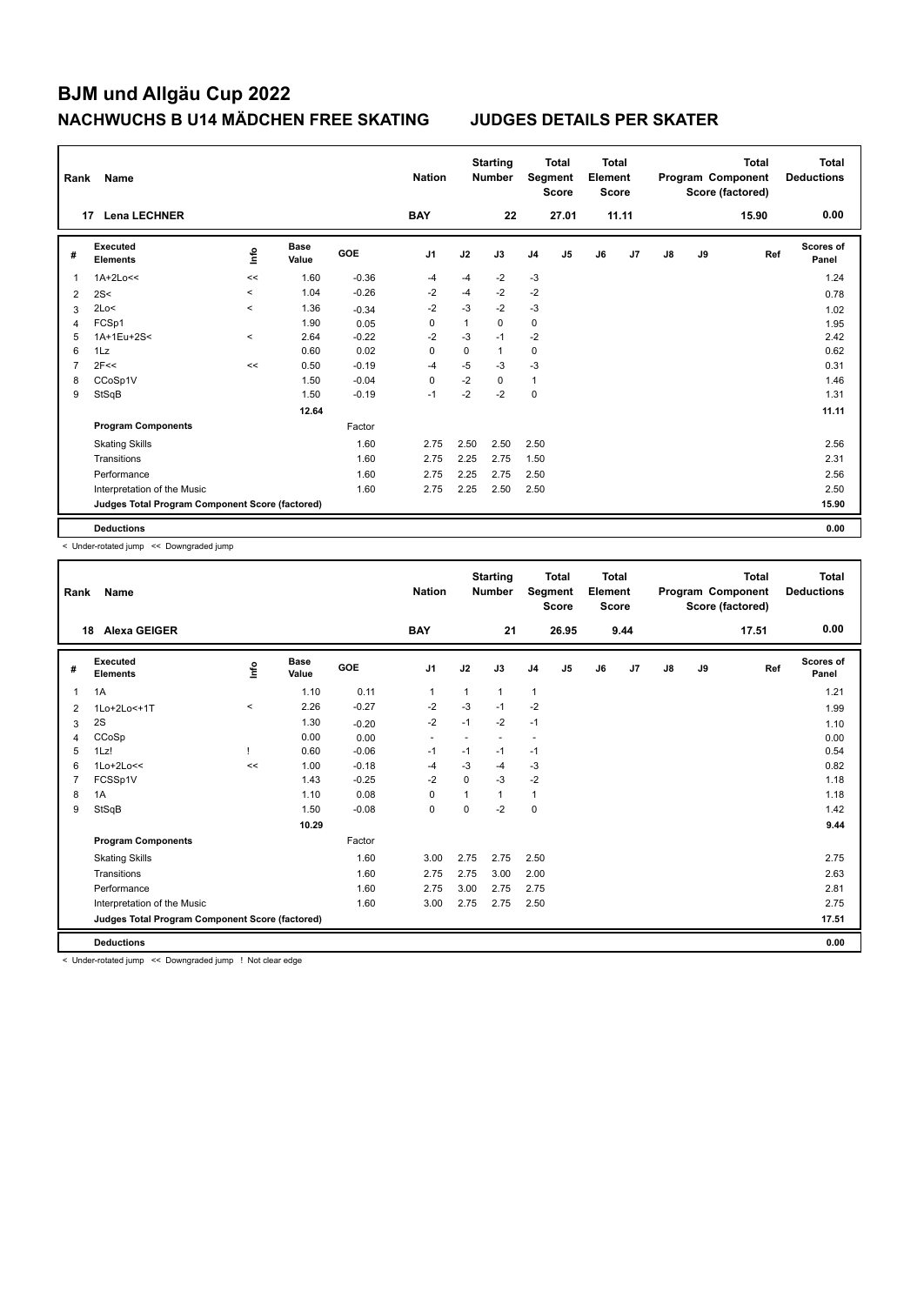| Rank                    | Name                                            |            |                      |         | <b>Nation</b>  |              | <b>Starting</b><br><b>Number</b> |              | <b>Total</b><br>Segment<br><b>Score</b> | <b>Total</b><br>Element<br><b>Score</b> |      |    |    | <b>Total</b><br>Program Component<br>Score (factored) | <b>Total</b><br><b>Deductions</b> |
|-------------------------|-------------------------------------------------|------------|----------------------|---------|----------------|--------------|----------------------------------|--------------|-----------------------------------------|-----------------------------------------|------|----|----|-------------------------------------------------------|-----------------------------------|
|                         | 19 Ronja HELLMANN                               |            |                      |         | <b>BAY</b>     |              | 17                               |              | 26.64                                   |                                         | 9.83 |    |    | 17.31                                                 | $-0.50$                           |
| #                       | <b>Executed</b><br><b>Elements</b>              | <u>nfo</u> | <b>Base</b><br>Value | GOE     | J <sub>1</sub> | J2           | J3                               | J4           | J5                                      | J6                                      | J7   | J8 | J9 | Ref                                                   | <b>Scores of</b><br>Panel         |
| $\mathbf{1}$            | 1A+1Eu+1S                                       |            | 2.00                 | $-0.14$ | $-1$           | $-2$         | $\pmb{0}$                        | $-2$         |                                         |                                         |      |    |    |                                                       | 1.86                              |
| $\overline{\mathbf{c}}$ | $1Lz+1T$                                        |            | 1.00                 | 0.00    | $\mathbf 0$    | 0            | $\mathbf{1}$                     | $-1$         |                                         |                                         |      |    |    |                                                       | 1.00                              |
| 3                       | 1A                                              |            | 1.10                 | $-0.55$ | $-5$           | $-5$         | -5                               | $-5$         |                                         |                                         |      |    |    |                                                       | 0.55                              |
| $\overline{4}$          | CCoSp2                                          |            | 2.50                 | $-0.75$ | $-3$           | $-3$         | $-3$                             | $-3$         |                                         |                                         |      |    |    |                                                       | 1.75                              |
| 5                       | 1F                                              |            | 0.50                 | 0.01    | $\mathbf 0$    | $\mathbf{1}$ | 0                                | 0            |                                         |                                         |      |    |    |                                                       | 0.51                              |
| 6                       | StSqB                                           |            | 1.50                 | $-0.08$ | $-1$           | $\mathbf 0$  | $-1$                             | $\mathbf 0$  |                                         |                                         |      |    |    |                                                       | 1.42                              |
| $\overline{7}$          | 1F                                              |            | 0.50                 | 0.04    | $\mathbf{1}$   | 0            | $\mathbf{1}$                     | $\mathbf{1}$ |                                         |                                         |      |    |    |                                                       | 0.54                              |
| 8                       | 1Lo                                             |            | 0.50                 | 0.00    | $\mathbf 0$    | 0            | 0                                | $\mathbf 0$  |                                         |                                         |      |    |    |                                                       | 0.50                              |
| $\boldsymbol{9}$        | FSSp1                                           |            | 2.00                 | $-0.30$ | -3             | 0            | $-2$                             | $-1$         |                                         |                                         |      |    |    |                                                       | 1.70                              |
|                         |                                                 |            | 11.60                |         |                |              |                                  |              |                                         |                                         |      |    |    |                                                       | 9.83                              |
|                         | <b>Program Components</b>                       |            |                      | Factor  |                |              |                                  |              |                                         |                                         |      |    |    |                                                       |                                   |
|                         | <b>Skating Skills</b>                           |            |                      | 1.60    | 2.75           | 2.75         | 3.00                             | 2.75         |                                         |                                         |      |    |    |                                                       | 2.81                              |
|                         | Transitions                                     |            |                      | 1.60    | 2.50           | 2.50         | 3.00                             | 2.50         |                                         |                                         |      |    |    |                                                       | 2.63                              |
|                         | Performance                                     |            |                      | 1.60    | 2.75           | 2.50         | 3.00                             | 2.50         |                                         |                                         |      |    |    |                                                       | 2.69                              |
|                         | Interpretation of the Music                     |            |                      | 1.60    | 2.75           | 2.75         | 2.75                             | 2.50         |                                         |                                         |      |    |    |                                                       | 2.69                              |
|                         | Judges Total Program Component Score (factored) |            |                      |         |                |              |                                  |              |                                         |                                         |      |    |    |                                                       | 17.31                             |
|                         | <b>Deductions</b>                               |            | Falls:               | $-0.50$ |                |              |                                  |              |                                         |                                         |      |    |    |                                                       | $-0.50$                           |
|                         |                                                 |            |                      |         |                |              |                                  |              |                                         |                                         |      |    |    |                                                       |                                   |
|                         |                                                 |            |                      |         |                |              |                                  |              |                                         |                                         |      |    |    |                                                       |                                   |
| Rank                    | Name                                            |            |                      |         | <b>Nation</b>  |              | <b>Starting</b><br><b>Number</b> |              | <b>Total</b><br>Segment<br><b>Score</b> | <b>Total</b><br>Element<br><b>Score</b> |      |    |    | <b>Total</b><br>Program Component<br>Score (factored) | <b>Total</b><br><b>Deductions</b> |
|                         | 20<br><b>Johanna MENTZ</b>                      |            |                      |         | <b>BAY</b>     |              | 13                               |              | 25.10                                   |                                         | 8.79 |    |    | 16.81                                                 | $-0.50$                           |
| #                       | <b>Executed</b><br><b>Elements</b>              | Life       | <b>Base</b><br>Value | GOE     | J1             | J2           | J3                               | J4           | J <sub>5</sub>                          | J6                                      | J7   | J8 | J9 | Ref                                                   | <b>Scores of</b><br>Panel         |
| $\mathbf{1}$            | 1F+1Lo+1T                                       |            | 1.40                 | 0.01    | $\mathbf 0$    | $\mathbf 0$  | $\mathbf{1}$                     | 0            |                                         |                                         |      |    |    |                                                       | 1.41                              |
| $\overline{2}$          | 1A                                              |            | 1.10                 | $-0.06$ | $-1$           | $-1$         | 0                                | $\mathbf 0$  |                                         |                                         |      |    |    |                                                       | 1.04                              |
| 3                       | CCoSp1V                                         |            | 1.50                 | $-0.23$ | $-3$           | $\pmb{0}$    | $-1$                             | $-2$         |                                         |                                         |      |    |    |                                                       | 1.27                              |
| $\overline{4}$          | 2S<<                                            | $\,<$      | 0.40                 | $-0.17$ | $-4$           | $-5$         | $-4$                             | $-4$         |                                         |                                         |      |    |    |                                                       | 0.23                              |
| 5                       | 1Lz                                             |            | 0.60                 | $-0.30$ | $-5$           | $-5$         | $-5$                             | $-5$         |                                         |                                         |      |    |    |                                                       | 0.30                              |
| 6                       | $1A+1Lo$                                        |            | 1.60                 | $-0.08$ | $\mathbf 0$    | $-1$         | $\mathbf 0$                      | $-2$         |                                         |                                         |      |    |    |                                                       | 1.52                              |
| $\overline{7}$          | 1F                                              |            | 0.50                 | 0.01    | $\mathbf 0$    | $\mathbf 0$  | $\mathbf{1}$                     | $\mathbf 0$  |                                         |                                         |      |    |    |                                                       | 0.51                              |
| 8                       | StSqB                                           |            | 1.50                 | $-0.19$ | $-1$           | $-1$         | $-2$                             | $-1$         |                                         |                                         |      |    |    |                                                       | 1.31                              |
| 9                       | FSSp1V                                          |            | 1.50                 | $-0.30$ | $-3$           | $\mathbf 0$  | $-2$                             | $-3$         |                                         |                                         |      |    |    |                                                       | 1.20                              |
|                         |                                                 |            | 10.10                |         |                |              |                                  |              |                                         |                                         |      |    |    |                                                       | 8.79                              |
|                         | <b>Program Components</b>                       |            |                      | Factor  |                |              |                                  |              |                                         |                                         |      |    |    |                                                       |                                   |
|                         | <b>Skating Skills</b>                           |            |                      | 1.60    | 2.75           | 2.25         | 2.50                             | 2.50         |                                         |                                         |      |    |    |                                                       | 2.50                              |
|                         | Transitions                                     |            |                      | 1.60    | 2.75           | 2.50         | 2.75                             | 2.25         |                                         |                                         |      |    |    |                                                       | 2.56                              |
|                         | Performance                                     |            |                      | 1.60    | 3.00           | 2.25         | 2.75                             | 2.50         |                                         |                                         |      |    |    |                                                       | 2.63                              |
|                         | Interpretation of the Music                     |            |                      | 1.60    | 3.00           | 2.50         | 2.75                             | 3.00         |                                         |                                         |      |    |    |                                                       | 2.81                              |
|                         | Judges Total Program Component Score (factored) |            |                      |         |                |              |                                  |              |                                         |                                         |      |    |    |                                                       | 16.81                             |

<< Downgraded jump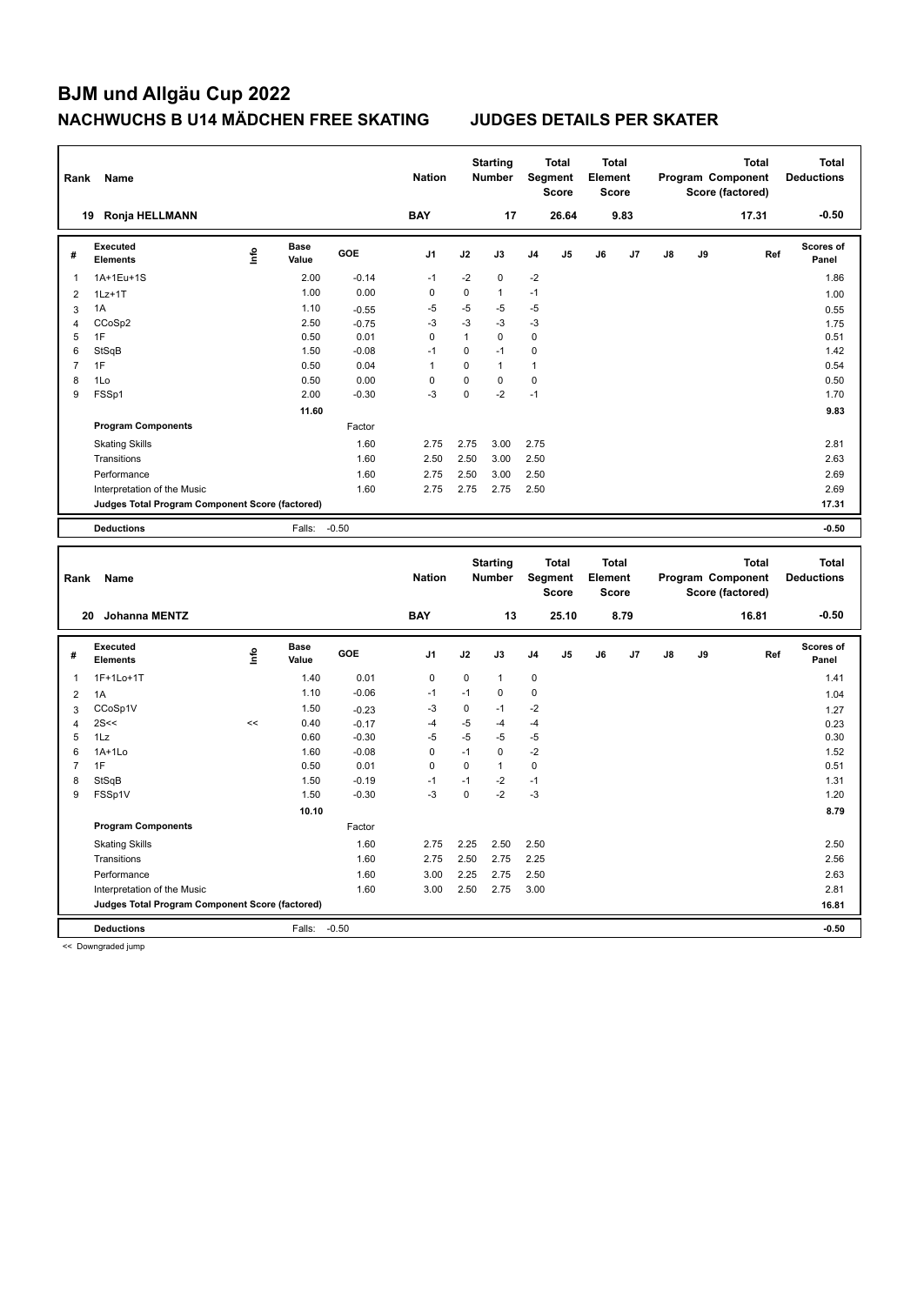| Rank           | Name                                            |         |                      |            | <b>Nation</b>  |                | <b>Starting</b><br><b>Number</b> |                | <b>Total</b><br>Segment<br><b>Score</b> | <b>Total</b><br>Element<br><b>Score</b> |      | <b>Total</b><br>Program Component<br>Score (factored) |    | Total<br><b>Deductions</b> |                           |
|----------------|-------------------------------------------------|---------|----------------------|------------|----------------|----------------|----------------------------------|----------------|-----------------------------------------|-----------------------------------------|------|-------------------------------------------------------|----|----------------------------|---------------------------|
| 21             | <b>Elena PREIS</b>                              |         |                      |            | <b>BAY</b>     |                | 4                                |                | 24.80                                   |                                         | 8.70 |                                                       |    | 16.60                      | $-0.50$                   |
| #              | Executed<br><b>Elements</b>                     | lnfo    | <b>Base</b><br>Value | <b>GOE</b> | J <sub>1</sub> | J2             | J3                               | J <sub>4</sub> | J5                                      | J6                                      | J7   | $\mathsf{J}8$                                         | J9 | Ref                        | <b>Scores of</b><br>Panel |
| 1              | 2S<                                             | $\prec$ | 1.04                 | $-0.52$    | $-5$           | $-5$           | $-5$                             | $-5$           |                                         |                                         |      |                                                       |    |                            | 0.52                      |
| 2              | 1Lze+1Lo+1T                                     | e       | 1.38                 | $-0.15$    | $-4$           | $-3$           | $-2$                             | $-3$           |                                         |                                         |      |                                                       |    |                            | 1.23                      |
| 3              | 1Lze+1Lo                                        | e       | 0.98                 | $-0.15$    | $-4$           | $-3$           | $-2$                             | $-3$           |                                         |                                         |      |                                                       |    |                            | 0.83                      |
| 4              | 2S                                              |         | 1.30                 | $-0.20$    | $-2$           | $-2$           | $-1$                             | $-1$           |                                         |                                         |      |                                                       |    |                            | 1.10                      |
| 5              | FSSpBV                                          |         | 1.28                 | $-0.32$    | $-3$           | $-1$           | $-3$                             | $-3$           |                                         |                                         |      |                                                       |    |                            | 0.96                      |
| 6              | 1A                                              |         | 1.10                 | 0.00       | 0              | $\Omega$       | 0                                | 0              |                                         |                                         |      |                                                       |    |                            | 1.10                      |
| $\overline{7}$ | StSqB                                           |         | 1.50                 | $-0.04$    | 0              | $\overline{1}$ | 0                                | $-2$           |                                         |                                         |      |                                                       |    |                            | 1.46                      |
| 8              | CCoSp1V                                         |         | 1.50                 | 0.00       | $\mathbf 0$    | 1              | $\Omega$                         | $-1$           |                                         |                                         |      |                                                       |    |                            | 1.50                      |
|                |                                                 |         | 10.08                |            |                |                |                                  |                |                                         |                                         |      |                                                       |    |                            | 8.70                      |
|                | <b>Program Components</b>                       |         |                      | Factor     |                |                |                                  |                |                                         |                                         |      |                                                       |    |                            |                           |
|                | <b>Skating Skills</b>                           |         |                      | 1.60       | 2.75           | 2.75           | 3.00                             | 2.25           |                                         |                                         |      |                                                       |    |                            | 2.69                      |
|                | Transitions                                     |         |                      | 1.60       | 2.75           | 2.50           | 2.75                             | 2.25           |                                         |                                         |      |                                                       |    |                            | 2.56                      |
|                | Performance                                     |         |                      | 1.60       | 2.75           | 2.50           | 2.75                             | 2.25           |                                         |                                         |      |                                                       |    |                            | 2.56                      |
|                | Interpretation of the Music                     |         |                      | 1.60       | 2.75           | 2.25           | 3.00                             | 2.25           |                                         |                                         |      |                                                       |    |                            | 2.56                      |
|                | Judges Total Program Component Score (factored) |         |                      |            |                |                |                                  |                |                                         |                                         |      |                                                       |    |                            | 16.60                     |
|                | <b>Deductions</b>                               |         | Falls:               | $-0.50$    |                |                |                                  |                |                                         |                                         |      |                                                       |    |                            | $-0.50$                   |

< Under-rotated jump e Wrong edge

| Rank | Name                                            |         |                      |            | <b>Nation</b>  |          | <b>Starting</b><br><b>Number</b> |                | <b>Total</b><br>Segment<br><b>Score</b> | Total<br>Element<br><b>Score</b> |      |               |    | <b>Total</b><br>Program Component<br>Score (factored) | <b>Total</b><br><b>Deductions</b> |
|------|-------------------------------------------------|---------|----------------------|------------|----------------|----------|----------------------------------|----------------|-----------------------------------------|----------------------------------|------|---------------|----|-------------------------------------------------------|-----------------------------------|
| 22   | <b>Milja TESIC</b>                              |         |                      |            | <b>BAY</b>     |          | 14                               |                | 24.26                                   |                                  | 8.16 |               |    | 17.10                                                 | $-1.00$                           |
| #    | Executed<br><b>Elements</b>                     | Linfo   | <b>Base</b><br>Value | <b>GOE</b> | J <sub>1</sub> | J2       | J3                               | J <sub>4</sub> | J5                                      | J6                               | J7   | $\mathsf{J}8$ | J9 | Ref                                                   | <b>Scores of</b><br>Panel         |
| 1    | 1A+1Eu+2S                                       |         | 2.90                 | $-0.16$    | $-1$           | $-1$     | $-1$                             | $-2$           |                                         |                                  |      |               |    |                                                       | 2.74                              |
| 2    | 2S                                              |         | 1.30                 | $-0.03$    | 0              | 0        | 0                                | $-1$           |                                         |                                  |      |               |    |                                                       | 1.27                              |
| 3    | 1Lo                                             |         | 0.50                 | 0.01       | 0              | 0        | 0                                | 1              |                                         |                                  |      |               |    |                                                       | 0.51                              |
| 4    | FSSp                                            |         | 0.00                 | 0.00       |                |          |                                  |                |                                         |                                  |      |               |    |                                                       | 0.00                              |
| 5    | 1Lz                                             |         | 0.60                 | 0.02       | 0              | 0        | 0                                | 1              |                                         |                                  |      |               |    |                                                       | 0.62                              |
| 6    | $1A+1T$                                         |         | 1.50                 | $-0.06$    | 0              | $-1$     | 0                                | $-1$           |                                         |                                  |      |               |    |                                                       | 1.44                              |
|      | StSqB                                           |         | 1.50                 | $-0.41$    | $-3$           | $-1$     | $-3$                             | $-4$           |                                         |                                  |      |               |    |                                                       | 1.09                              |
| 8    | 1F                                              |         | 0.50                 | $-0.01$    | $\mathbf 0$    | $\Omega$ | $-1$                             | 0              |                                         |                                  |      |               |    |                                                       | 0.49                              |
| 9    | $CoSp*$                                         | $\star$ | 0.00                 | 0.00       |                |          |                                  | ۰              |                                         |                                  |      |               |    |                                                       | 0.00                              |
|      |                                                 |         | 8.80                 |            |                |          |                                  |                |                                         |                                  |      |               |    |                                                       | 8.16                              |
|      | <b>Program Components</b>                       |         |                      | Factor     |                |          |                                  |                |                                         |                                  |      |               |    |                                                       |                                   |
|      | <b>Skating Skills</b>                           |         |                      | 1.60       | 3.25           | 3.25     | 2.75                             | 2.00           |                                         |                                  |      |               |    |                                                       | 2.81                              |
|      | Transitions                                     |         |                      | 1.60       | 3.00           | 3.00     | 2.50                             | 1.50           |                                         |                                  |      |               |    |                                                       | 2.50                              |
|      | Performance                                     |         |                      | 1.60       | 3.00           | 3.00     | 2.75                             | 2.00           |                                         |                                  |      |               |    |                                                       | 2.69                              |
|      | Interpretation of the Music                     |         |                      | 1.60       | 3.00           | 3.00     | 2.75                             | 2.00           |                                         |                                  |      |               |    |                                                       | 2.69                              |
|      | Judges Total Program Component Score (factored) |         |                      |            |                |          |                                  |                |                                         |                                  |      |               |    |                                                       | 17.10                             |
|      | <b>Deductions</b>                               |         | Falls:               | $-1.00$    |                |          |                                  |                |                                         |                                  |      |               |    |                                                       | $-1.00$                           |

\* Invalid element